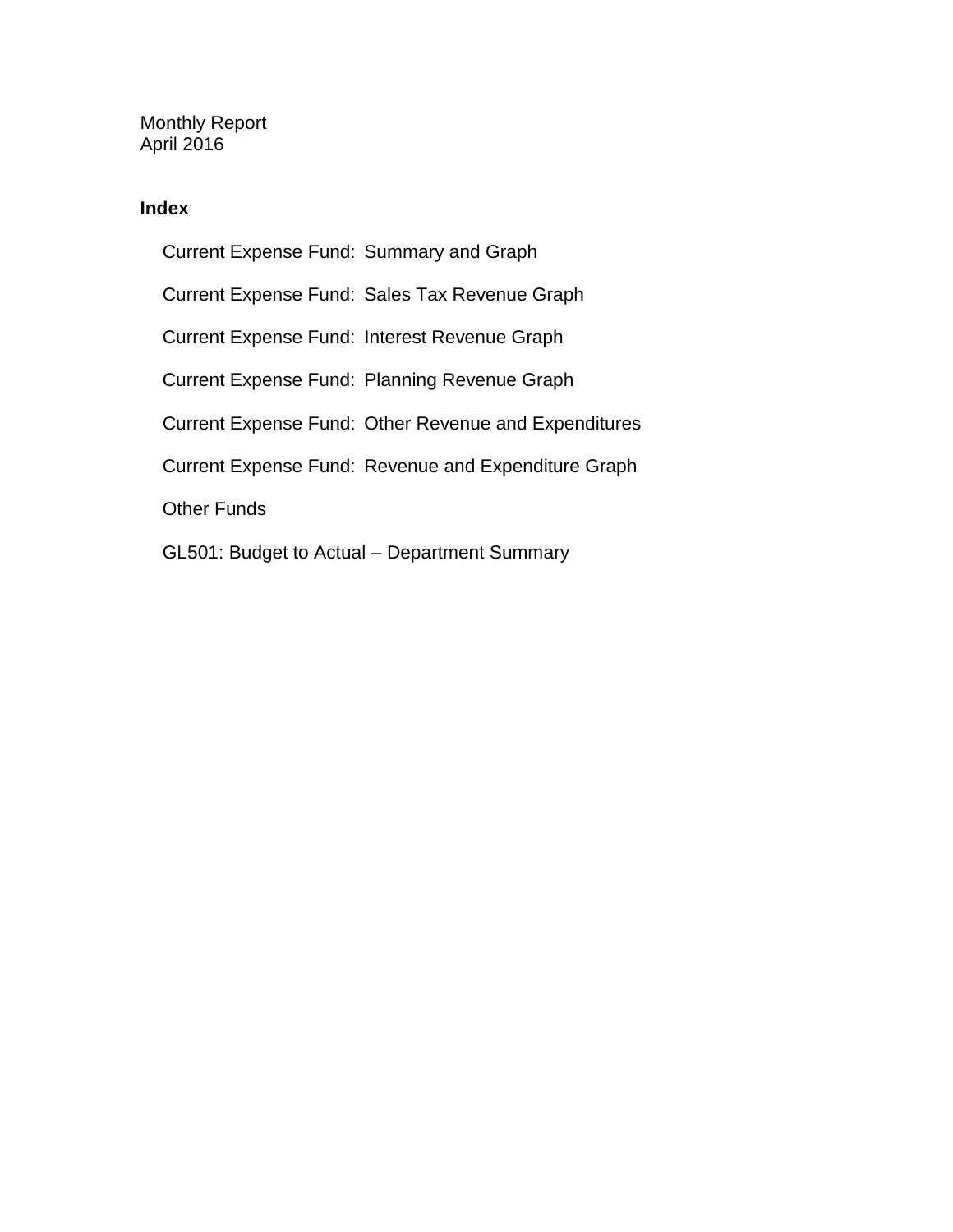# Island County **Monthly Report / APRIL 2016**

#### **CURRENT EXPENSE FUND Thousands (000's)**

|                            |                   | <b>Current Year</b>  |                                          |                      |                   | 2015                 |                                          |                      | 2014              |                      |                                          |                      |
|----------------------------|-------------------|----------------------|------------------------------------------|----------------------|-------------------|----------------------|------------------------------------------|----------------------|-------------------|----------------------|------------------------------------------|----------------------|
|                            | Current<br>Actual | <b>YTD</b><br>Actual | <b>Budget</b><br>Net of Bea.<br>Fund Bal | %VS<br><b>Budget</b> | Current<br>Actual | <b>YTD</b><br>Actual | <b>Budget</b><br>Net of Beg.<br>Fund Bal | %VS<br><b>Budget</b> | Current<br>Actual | <b>YTD</b><br>Actual | <b>Budget</b><br>Net of Bea.<br>Fund Bal | %VS<br><b>Budget</b> |
| Revenue                    |                   |                      |                                          |                      |                   |                      |                                          |                      |                   |                      |                                          |                      |
| Property Tax               | 2,904             | 3,593                | 7,551                                    | 48%                  | 2,831             | 3,385                | 7,786                                    | 43%                  | 2,408             | 3,019                | 7,482                                    | 40%                  |
| Sales Tax                  |                   | 801                  | 5,823                                    | 14%                  | 430               | 1.620                | 5,157                                    | 31%                  | 351               | 1,443                | 4,484                                    | 32%                  |
| Planning and Community     | 198               | 730                  | 1,827                                    | 40%                  | 164               | 525                  | 1.830                                    | 29%                  | 159               | 567                  | 1,456                                    | 39%                  |
| Interest - Investment      | 63                | 199                  | 552                                      | 36%                  | 36                | 124                  | 552                                      | 22%                  | 35                | 145                  | 552                                      | 26%                  |
| Gain/Loss on Investment    |                   |                      | $\overline{a}$                           |                      | 4                 | (1)                  | $\blacksquare$                           |                      |                   | 23                   | $\overline{a}$                           |                      |
| Other                      | 946               | 1,720                | 7.041                                    | 24%                  | 470               | 1,051                | 6.612                                    | 16%                  | (307)             | 1.778                | 6.402                                    | 28%                  |
| Subtotal                   | 4,111             | 7,043                | 22.794                                   | 31%                  | 3,935             | 6,704                | 21,937                                   | 31%                  | 2,646             | 6,975                | 20,376                                   | 34%                  |
| Intergovernmental (Grants) | 38                | 194                  | 941                                      | 21%                  | 61                | 186                  | 1.119                                    | 17%                  | 113               | 214                  | 951                                      | 23%                  |
| Total                      | 4,149             | 7,237                | 23,735                                   | 30%                  | 3,996             | 6,890                | 23,056                                   | 30%                  | 2,759             | 7,189                | 21,327                                   | 34%                  |
| Interfund Transfers-In     | $\blacksquare$    | 3,164                | 3,164                                    | 100%                 | ä,                | 2,958                | 2,958                                    | 100%                 |                   | 2,646                | 2,714                                    | 97%                  |
| Use of Beg Fund Balance    |                   |                      | 1,089                                    | 0%                   |                   | ÷.                   | 1,244                                    | 0%                   | $\blacksquare$    |                      | 1.700                                    | 0%                   |
| <b>Total Revenue</b>       | 4,149             | 10,401               | 27,988                                   | 37%                  | 3,996             | 9,848                | 27,258                                   | 36%                  | 2,759             | 9,835                | 25,741                                   | 38%                  |
| Salaries & Benefits        | 2,097             | 5,431                | 19,439                                   | 28%                  | 1,335             | 4.425                | 18,249                                   | 24%                  | 1,227             | 4.762                | 17,515                                   | 27%                  |
| Services & Supplies        | 920               | 2,326                | 6,568                                    | 35%                  | 488               | 1,996                | 6,768                                    | 29%                  | 399               | 2,065                | 6,057                                    | 34%                  |
| Capital                    | 440               | 490                  | 226                                      | 217%                 | 52                | 102                  | 609                                      | 17%                  | 4                 | 9                    | 362                                      | 2%                   |
| <b>Expenditures</b>        | 3,457             | 8,247                | 26,233                                   | 31%                  | 1,875             | 6,523                | 25,626                                   | 25%                  | 1,630             | 6.836                | 23,934                                   | 29%                  |
| Interfund Transfers-Out    |                   | 1,755                | 1,755                                    | 100%                 |                   | 1,604                | 1,632                                    | 98%                  | 29                | 1,753                | 1,807                                    | 97%                  |
| <b>Total Expenditures</b>  | 3,457             | 10,002               | 27,988                                   | 36%                  | 1.875             | 8,127                | 27,258                                   | 30%                  | 1.659             | 8,589                | 25,741                                   | 33%                  |
| Net Current Expense        | 692               | 399                  | $\mathbf 0$                              |                      | 2,121             | 1,721                | $\mathbf 0$                              |                      | 1,100             | 1,246                | 0                                        |                      |





APRIL 4/12th OR 33.3% OF THE TOTAL YEAR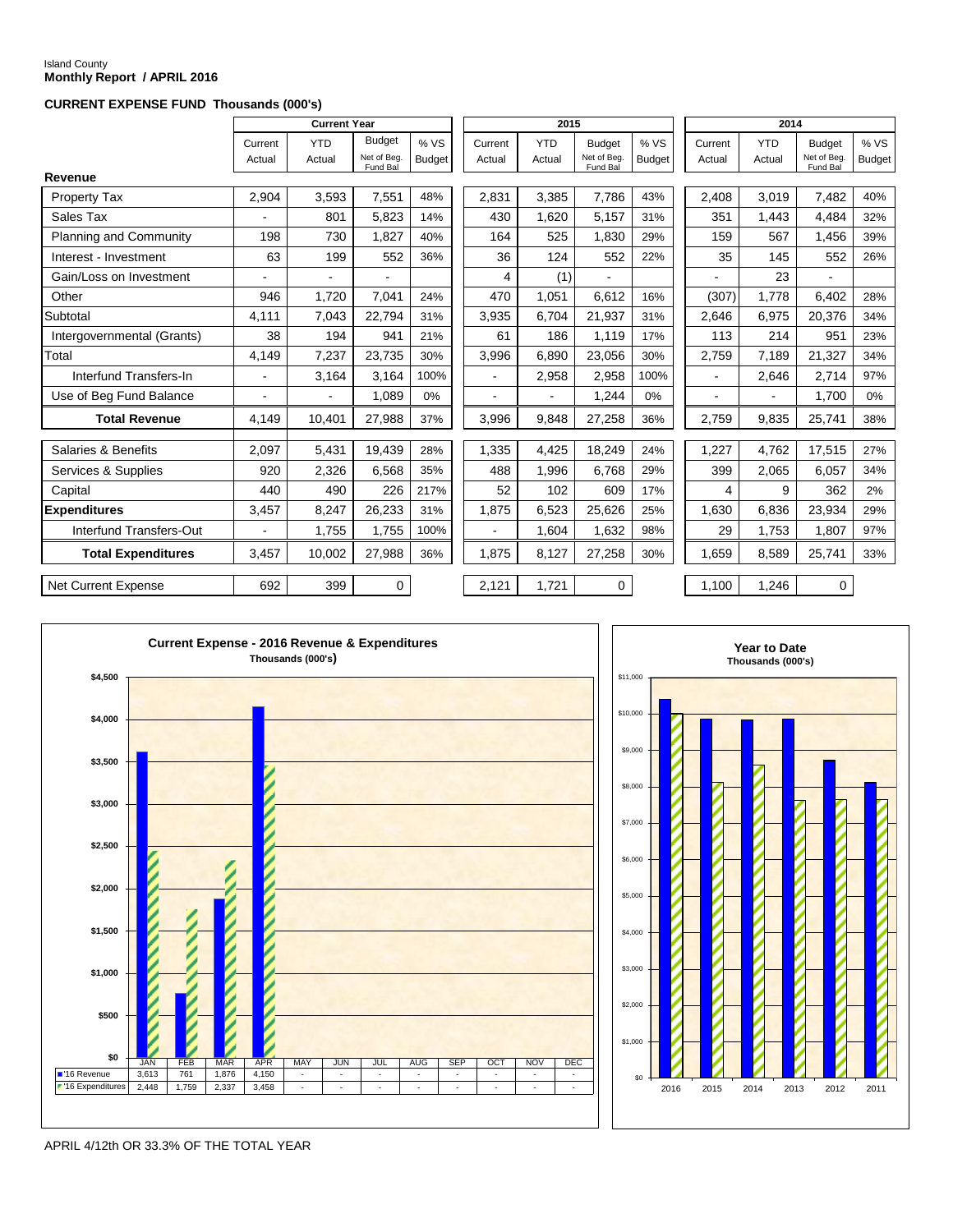#### 1,700,000 1,600,000  **700,000** 1,500,000 1,400,000  **600,000** 1,300,000 1,200,000  **500,000** 1,100,000 1,000,000  **400,000** 900,000 800,000  **300,000** 700,000 600,000  **200,000** 500,000 400,000 300,000  **100,000** 200,000 100,000  **-** JAN | FEB | MAR | APR | MAY | JUN | JUL | AUG | SEP | OCT | NOV | DEC  $|16 \text{ Sales Tax}$  401,119 399,871 - 2016 2019 2018 2019 2011 '15 Sales Tax | 369,565 | 375,077 | 445,638 | 430,150 | 414,591 | 519,985 | 484,785 | 474,030 | 533,206 | 416,958 | 413,544 | 573,627 '14 Sales Tax | 344,488 | 339,474 | 408,431 | 351,088 | 375,880 | 445,500 | 435,804 | 420,539 | 465,185 | 397,017 | 366,067 | 506,418

#### **2016 Sales Tax Revenue - Current Expense Fund**

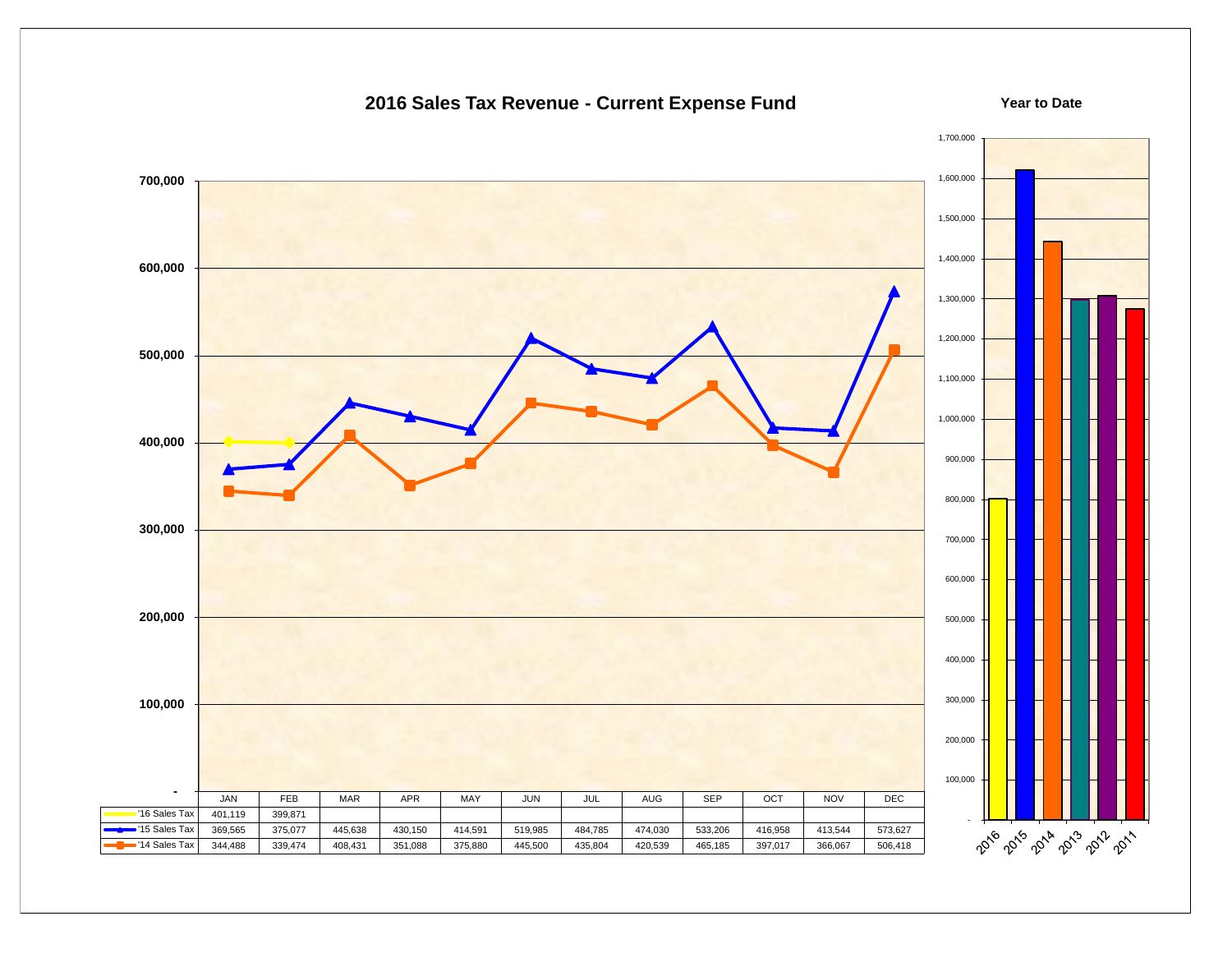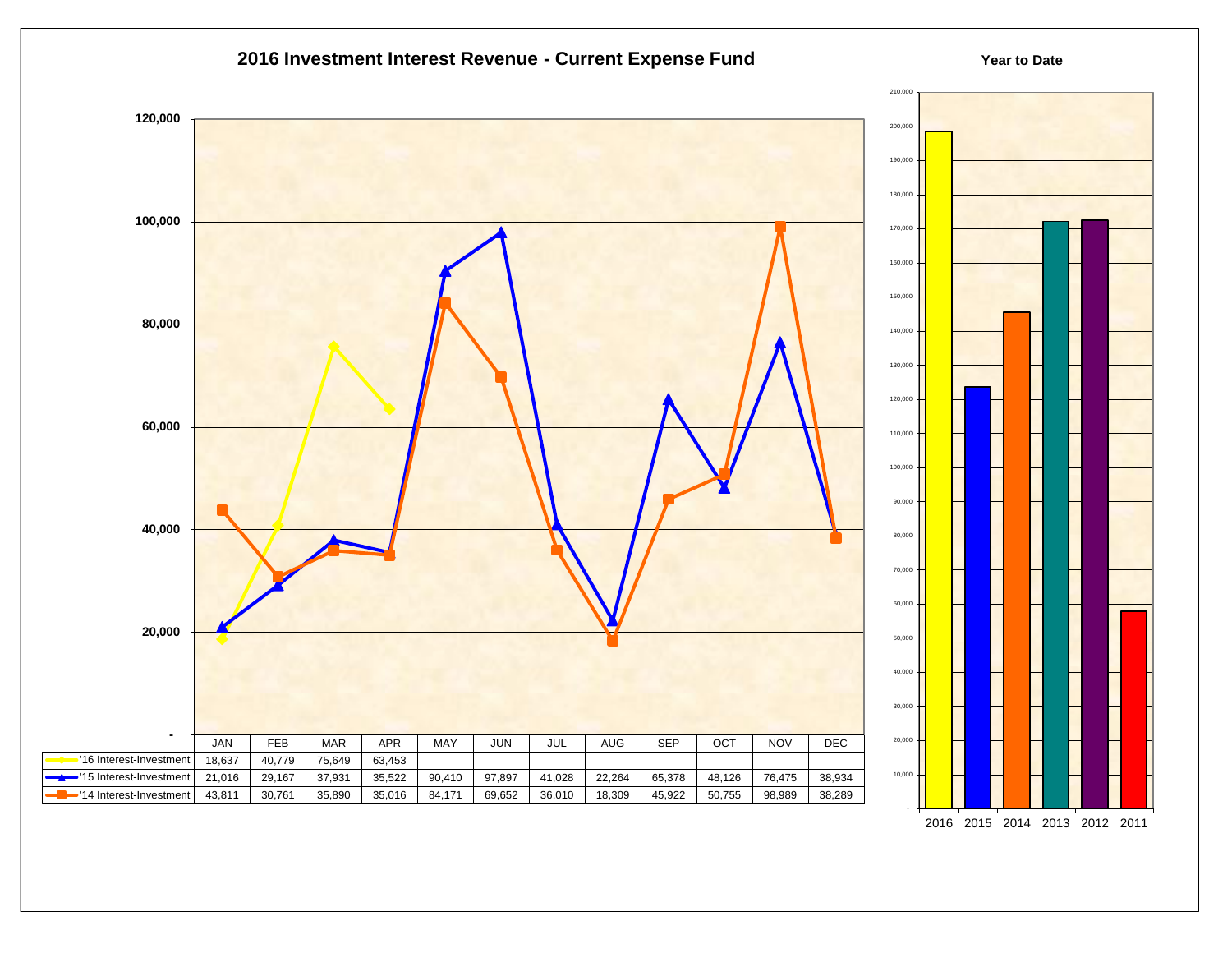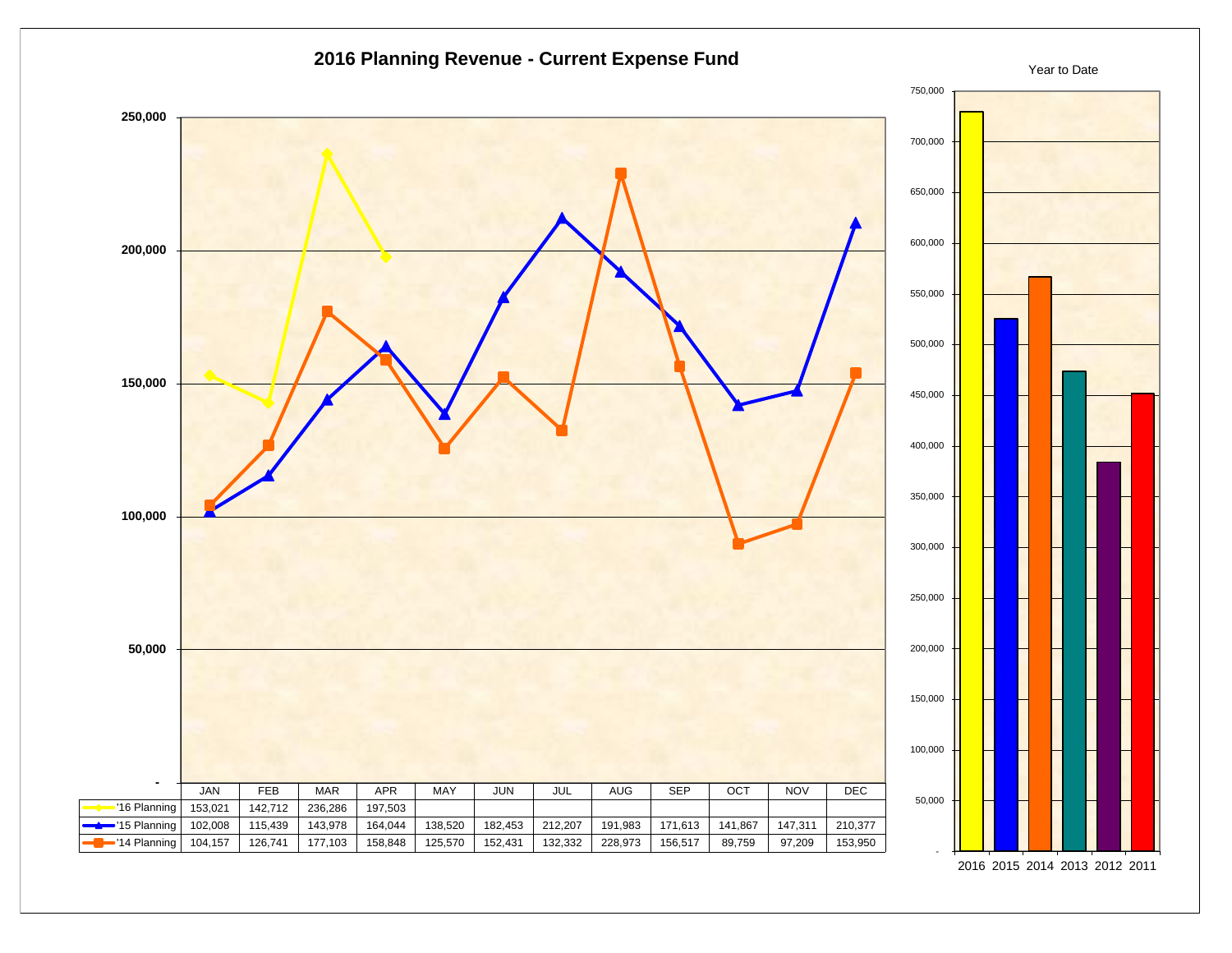# April 2016<br>By Department

### **CURRENT EXPENSE FUND**

## **Other Revenue**

| <b>Year to Date</b>               | <b>ACTUAL</b> | <b>BUDGET</b> | Year to Date % |
|-----------------------------------|---------------|---------------|----------------|
| Auditor                           | 205,721       | 639,800       | 32.2%          |
| <b>Clerk</b>                      | 96,701        | 349,800       | 27.6%          |
| <b>District Court</b>             | 217,302       | 1,001,900     | 21.7%          |
| <b>Sheriff</b>                    | 307,268       | 683,564       | 45.0%          |
| <b>Sales Tax Criminal Justice</b> | 99,699        | 600,000       | 16.6%          |
| Cable Tax                         | 0             | 576,000       | $0.0\%$        |
| Prop Tax Penalty                  | 153,904       | 419,000       | 36.7%          |
| Prop Tax Interest                 | 203,989       | 630,000       | 32.4%          |
| <b>State Sh Rev PUD</b>           | 0             | 141,000       | 0.0%           |
| <b>County Assistance</b>          | 154,101       | 568,000       | 27.1%          |
| <b>Criminal Justice</b>           | 133,118       | 540,000       | 24.7%          |
| Liquor Tax                        | 84,289        | 305,000       | 27.6%          |
| Other                             | 63,805        | 587,381       | 10.9%          |
| <b>Total Other Revenue</b>        | 1,719,897     | 7,041,445     | 24.43%         |

### **Expenditures**

| <b>Year to Date</b>         | <b>ACTUAL</b> | <b>BUDGET</b> | Year to Date % |
|-----------------------------|---------------|---------------|----------------|
| Assessor                    | 349,302       | 1,165,882     | 30.0%          |
| Auditor                     | 241,601       | 853,529       | 28.3%          |
| <b>Budget</b>               | 19,527        | 69,830        | 28.0%          |
| <b>Clerk</b>                | 155,855       | 549,582       | 28.4%          |
| Commissioners               | 277,596       | 635,540       | 43.7%          |
| Coroner                     | 71,080        | 283,048       | 25.1%          |
| <b>District Court</b>       | 345,577       | 1,244,759     | 27.8%          |
| <b>Emergency Management</b> | 46,014        | 169,962       | 27.1%          |
| <b>Facilities</b>           | 389,061       | 1,370,339     | 28.4%          |
| <b>GSA</b>                  | 410,583       | 1,042,476     | 39.4%          |
| <b>Human Resources</b>      | 129,554       | 440,344       | 29.4%          |
| <b>Human Services</b>       | 32,360        | 154,835       | 20.9%          |
| Information Technology      | 904,225       | 1,603,294     | 56.4%          |
| Miscellaneous               | 84,174        | 256,094       | 32.9%          |
| Parks                       | 102,753       | 373,634       | 27.5%          |
| Planning                    | 681,133       | 2,153,789     | 31.6%          |
| Prosecutor                  | 493,912       | 1,628,872     | 30.3%          |
| <b>Sheriff</b>              | 2,547,066     | 8,668,823     | 29.4%          |
| <b>Superior Court</b>       | 380,298       | 1,216,849     | 31.3%          |
| Treasurer                   | 203,745       | 638,635       | 31.9%          |
| Non Departmental            | 380,506       | 1,712,576     | 22.2%          |
| <b>Total Expenditures</b>   | 8,245,922     | 26,232,692    | 31.43%         |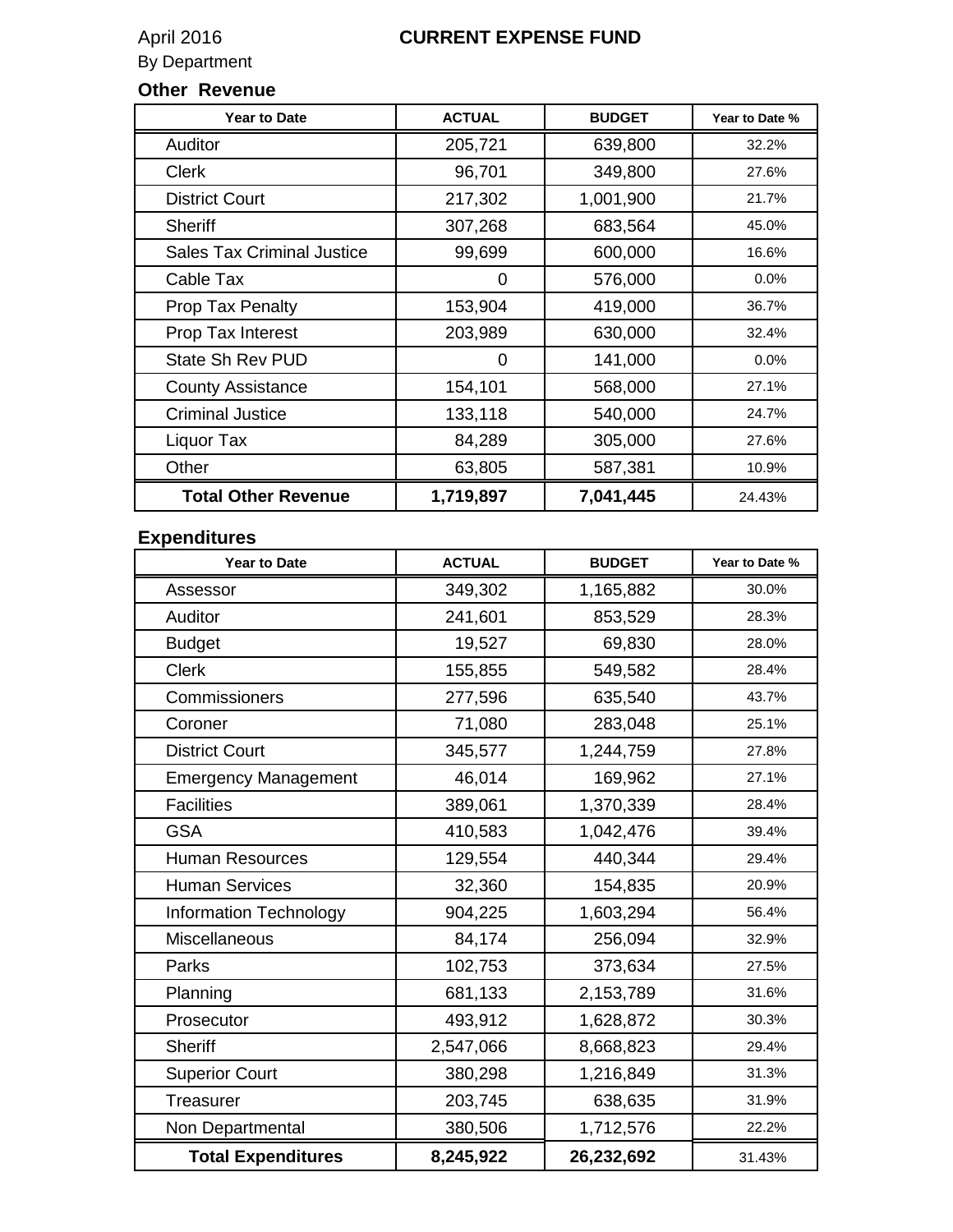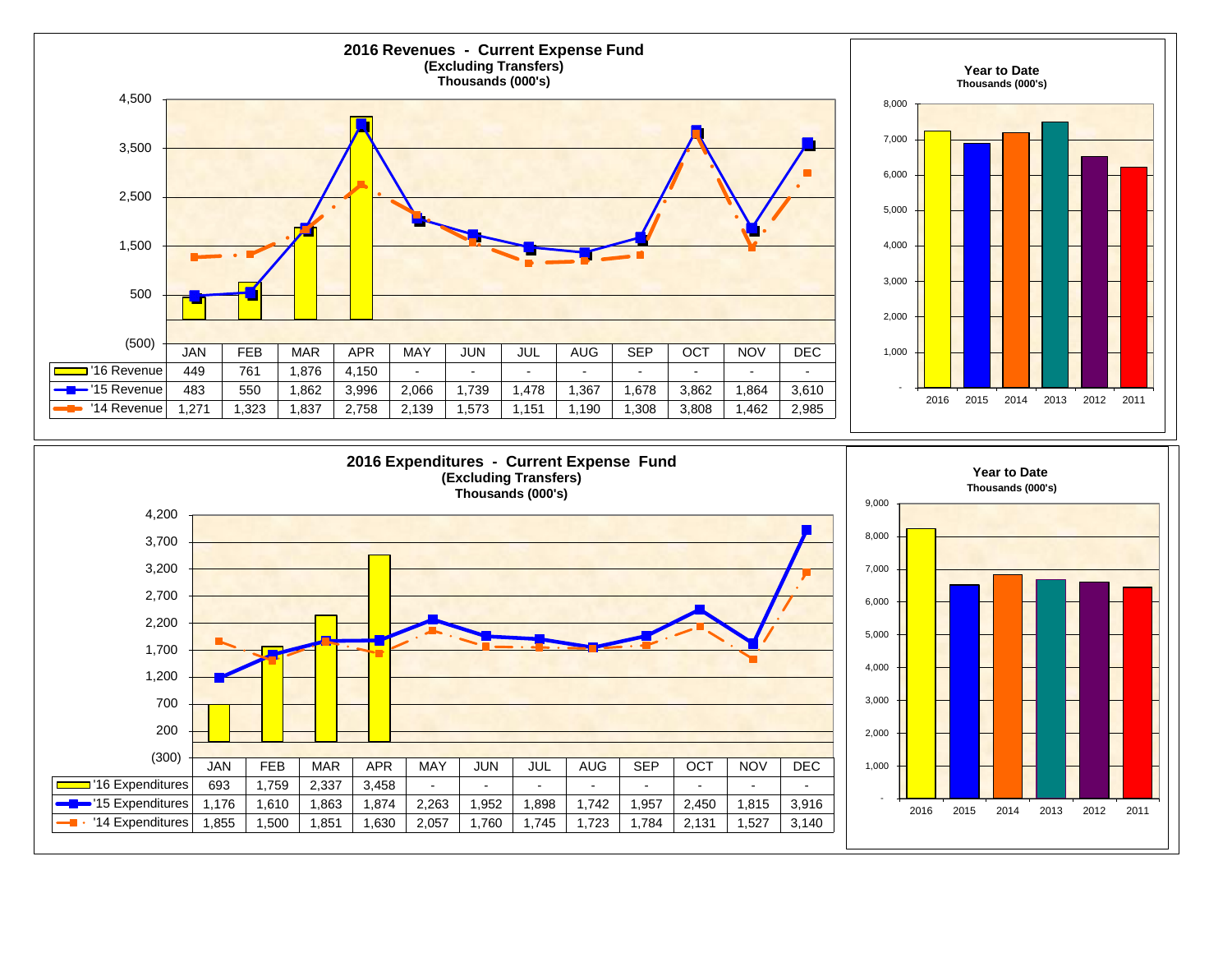#### April 2016 **OTHER FUNDS**

**Revenue**

| Year to Date                | <b>Actual Transfers</b> | <b>Actual Revenue</b><br>(Excludes Transfers) | <b>Budget</b><br>(Excludes Transfers) | Year to Date<br>% |
|-----------------------------|-------------------------|-----------------------------------------------|---------------------------------------|-------------------|
| <b>Clean Water Utility</b>  |                         | 684,620                                       | 1,568,436                             | 43.6%             |
| <b>Conservation Futures</b> |                         | 311,739                                       | 1,251,624                             | 24.9%             |
| <b>Health Funds</b>         | 662,667                 | 743,489                                       | 3,057,710                             | 24.3%             |
| Human Services Funds        | 355,215                 | 628,185                                       | 3,828,719                             | 16.4%             |
| Juvenile Detention Facility | 300,000                 | 140,717                                       | 999,764                               | 14.1%             |
| <b>Public Works Funds</b>   | 1,282,620               | 6,956,671                                     | 25,825,023                            | 26.9%             |
| <b>REET 1 &amp; 2</b>       |                         | 872,222                                       | 3,025,000                             | 28.8%             |
| Solid Waste                 |                         | 2,228,079                                     | 7,948,930                             | 28.0%             |
| <b>Extension Services</b>   | 158,298                 | 67,037                                        | 252,190                               | 26.6%             |
| <b>Insurance Reserve</b>    |                         | 706,404                                       | 926,238                               | 76.3%             |
| Motor Pool                  | 459,264                 | 0                                             | $\Omega$                              | #DIV/0!           |
| Miscellaneous               | 82,210                  | 610,362                                       | 3,269,122                             | 18.7%             |

#### **Expenditures**

| Year to Date                | <b>Actual Transfers</b> | <b>Actual Expenditures</b><br>(Excludes Transfers) | <b>Budget</b><br>(Excludes Transfers) | Year to Date<br>% |
|-----------------------------|-------------------------|----------------------------------------------------|---------------------------------------|-------------------|
| <b>Clean Water Utility</b>  | 106,436                 | 229,808                                            | 1,462,000                             | 15.7%             |
| <b>Conservation Futures</b> | 1,360                   | 5,468                                              | 1,250,264                             | 0.4%              |
| <b>Health Funds</b>         | 181,364                 | 1,016,800                                          | 3,539,013                             | 28.7%             |
| Human Services Funds        | 342,625                 | 936,270                                            | 3,841,309                             | 24.4%             |
| Juvenile Detention Facility | 64,884                  | 359,011                                            | 1,234,880                             | 29.1%             |
| <b>Public Works Funds</b>   | 2,945,292               | 4,816,364                                          | 24,162,351                            | 19.9%             |
| <b>REET 1 &amp; 2</b>       | 447,672                 | 497,870                                            | 2,577,328                             | 19.3%             |
| Solid Waste                 | 407,823                 | 1,998,123                                          | 7,541,107                             | 26.5%             |
| <b>Extension Services</b>   | 16,156                  | 74,762                                             | 394,332                               | 19.0%             |
| Insurance Reserve           | 65,016                  | 78,981                                             | 861,222                               | 9.2%              |
| Motor Pool                  | 28,264                  | 76,012                                             | 431,000                               | 17.6%             |
| <b>Miscellaneous</b>        | 102,568                 | 1,067,863                                          | 3,248,763                             | 32.9%             |

#### **Grouped Funds**

| Health Funds [Public Health Pooling, Natural Resources, Water Quality (104,165,149)]                                                                                                                                                                                                                                                                                                                                     |
|--------------------------------------------------------------------------------------------------------------------------------------------------------------------------------------------------------------------------------------------------------------------------------------------------------------------------------------------------------------------------------------------------------------------------|
| Human Services Funds [Housing, Homeless Housing, Veterans, Mental Health, Developmental Disabilities, Alcohol Abuse,<br>Therapeutic Sales Tax, Admin (105,106,107,113,114,123,126,129)                                                                                                                                                                                                                                   |
| Public Works Funds [Road, Paths & Trails, Admin, Storm & Surface Water, Capital Drainage, Equipment Rental & Revolving<br>(101, 137, 139, 144, 321, 501, 119, 410)                                                                                                                                                                                                                                                       |
| Miscellaneous [Law Library, Elections, Fire Permit, Treasurer & Auditor O&M, Rural County Sales Tax, 2% Hotel/Motel Public<br>Facilities, CASA, Drug Seizure, Anti Profiteering, Enhanced 911, Family Resource Centers, Joint Tourism, Federal Asset<br>Fortfeiture, Trial Court Improvement, Historic Preservation<br>$(103, 111, 115, 116, 118, 121, 124, 130, 131, 133, 136, 140, 141, 142, 143, 146, 147, 157, 180)$ |
|                                                                                                                                                                                                                                                                                                                                                                                                                          |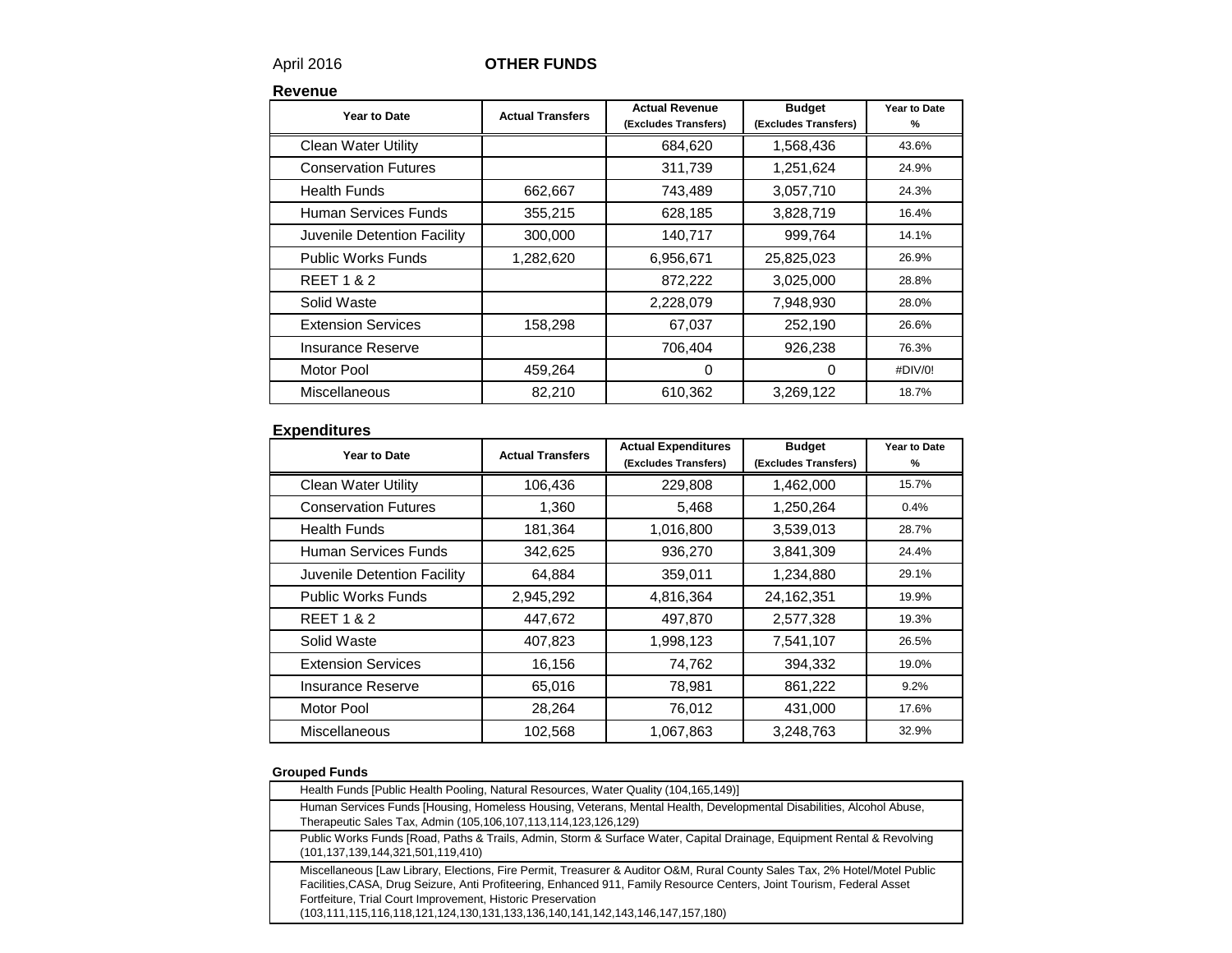| <b>YTD</b><br><b>Budget</b><br><b>Encumbrance</b><br><b>Balance</b><br><b>Actual</b><br>Dept: 11 PUBLIC WORKS<br>Revenue<br>30 USE OF FUND BALANCE/RESERVES<br>10,000.00<br>0.00<br>0.00<br>10,000.00<br>0.00<br>34 CHARGES FOR GOODS & SERVICES<br>27,000.00<br>2,860.68<br>24,139.32<br>0.00<br>10.59<br><b>36 MISCELLANEOUS REVENUES</b><br>386.00<br>5,476.00<br>5,862.00<br>0.00<br>6.58<br>39 OTHER FINANCING SOURCES<br>330,772.00<br>330,772.00<br>0.00<br>0.00<br>100.00<br>89.39<br>334,018.68<br>0.00<br>39,615.32<br><b>Revenue Total:</b><br>373,634.00<br><b>Expenditures</b><br>10 SALARIES<br>0.00<br>134,386.12<br>27.49<br>185,347.00<br>50,960.88<br>15 BENEFITS<br>106,672.00<br>0.00<br>82,580.25<br>22.58<br>24,091.75<br>20 MAINTENANCE & OPERATIONS<br>79,215.00<br>25,095.57<br>54,119.43<br>31.68<br>0.00<br>30 INTERGOVERNMENT<br>1,400.00<br>675.98<br>0.00<br>724.02<br>48.28<br>0.00<br>1,929.13<br>0.00<br>(1,929.13)<br>0.00<br>50 INTERDEPT & TRANSFERS<br>1,000.00<br>0.00<br>1,000.00<br>0.00<br>0.00<br>27.50<br>373,634.00<br>102,753.31<br>0.00<br>270,880.69<br><b>Expenditure Total:</b><br>0.00<br>231,265.37<br>0.00<br>(231, 265.37)<br><b>Dept Total:</b><br><b>Dept: 13 HUMAN SERVICES</b><br><b>Expenditures</b><br>20 MAINTENANCE & OPERATIONS<br>154,835.00<br>20.89<br>32,360.49<br>0.00<br>122,474.51<br>0.00<br>50 INTERDEPT & TRANSFERS<br>6,010.00<br>6,010.00<br>0.00<br>100.00<br>122,474.51<br>160,845.00<br>38,370.49<br><b>Expenditure Total:</b><br>0.00<br>23.85<br>(160, 845.00)<br>0.00<br>(38, 370.49)<br>(122, 474.51)<br><b>Dept Total:</b><br>Dept: 20 ASSESSOR<br><b>Revenue</b><br>30 USE OF FUND BALANCE/RESERVES<br>0.00<br>0.00<br>0.00<br>0.00<br>0.00<br>0.00<br>17,610.04<br>34 CHARGES FOR GOODS & SERVICES<br>21,800.00<br>4,189.96<br>19.22<br><b>Revenue Total:</b><br>21,800.00<br>4,189.96<br>0.00<br>17,610.04<br>19.22<br><b>Expenditures</b><br>10 SALARIES<br>746,978.00<br>229,750.38<br>0.00<br>517,227.62<br>30.75<br>314,904.00<br>90,220.40<br>0.00<br>28.65<br>224,683.60<br>104,000.00<br>25,594.70<br>78,405.30<br>0.00<br>24.61<br>50 INTERDEPT & TRANSFERS<br>3,737.00<br>0.00<br>(3,737.00)<br>0.00<br>0.00<br>1,165,882.00<br>0.00<br>29.96<br><b>Expenditure Total:</b><br>349,302.48<br>816,579.52<br>(1,144,082.00)<br>(345, 112.52)<br>0.00<br>(798, 969.48)<br><b>Dept Total:</b><br>Dept: 21 AUDITOR<br><b>Revenue</b><br>4,800.00<br>1,251.00<br>0.00<br>3,549.00<br>26.06<br>633,900.00<br>0.00<br>32.25<br>204,485.41<br>429,414.59<br><b>36 MISCELLANEOUS REVENUES</b><br>1,100.00<br>0.00<br>1,115.15<br>(15.15)<br>$-1.37$<br><b>Revenue Total:</b><br>639,800.00<br>205,721.26<br>0.00<br>434,078.74<br>32.15<br><b>Expenditures</b><br>10 SALARIES<br>559,012.00<br>0.00<br>412,421.09<br>26.22<br>146,590.91<br>15 BENEFITS<br>68,337.03<br>31.51<br>216,829.00<br>0.00<br>148,491.97<br>20 MAINTENANCE & OPERATIONS<br>75,188.00<br>26,672.88<br>0.00<br>48,515.12<br>35.47<br>2,500.00<br>0.00<br>0.00<br>2,500.00<br>0.00 |                                 |  | <b>Report Date: 04/30/2016</b> |  |         |  |
|---------------------------------------------------------------------------------------------------------------------------------------------------------------------------------------------------------------------------------------------------------------------------------------------------------------------------------------------------------------------------------------------------------------------------------------------------------------------------------------------------------------------------------------------------------------------------------------------------------------------------------------------------------------------------------------------------------------------------------------------------------------------------------------------------------------------------------------------------------------------------------------------------------------------------------------------------------------------------------------------------------------------------------------------------------------------------------------------------------------------------------------------------------------------------------------------------------------------------------------------------------------------------------------------------------------------------------------------------------------------------------------------------------------------------------------------------------------------------------------------------------------------------------------------------------------------------------------------------------------------------------------------------------------------------------------------------------------------------------------------------------------------------------------------------------------------------------------------------------------------------------------------------------------------------------------------------------------------------------------------------------------------------------------------------------------------------------------------------------------------------------------------------------------------------------------------------------------------------------------------------------------------------------------------------------------------------------------------------------------------------------------------------------------------------------------------------------------------------------------------------------------------------------------------------------------------------------------------------------------------------------------------------------------------------------------------------------------------------------------------------------------------------------------------------------------------------------------------------------------------------------------------------------------------------------------------------------------------------------------------------------------------------------------------|---------------------------------|--|--------------------------------|--|---------|--|
|                                                                                                                                                                                                                                                                                                                                                                                                                                                                                                                                                                                                                                                                                                                                                                                                                                                                                                                                                                                                                                                                                                                                                                                                                                                                                                                                                                                                                                                                                                                                                                                                                                                                                                                                                                                                                                                                                                                                                                                                                                                                                                                                                                                                                                                                                                                                                                                                                                                                                                                                                                                                                                                                                                                                                                                                                                                                                                                                                                                                                                             | <b>Group - Description</b>      |  |                                |  | Percent |  |
|                                                                                                                                                                                                                                                                                                                                                                                                                                                                                                                                                                                                                                                                                                                                                                                                                                                                                                                                                                                                                                                                                                                                                                                                                                                                                                                                                                                                                                                                                                                                                                                                                                                                                                                                                                                                                                                                                                                                                                                                                                                                                                                                                                                                                                                                                                                                                                                                                                                                                                                                                                                                                                                                                                                                                                                                                                                                                                                                                                                                                                             |                                 |  |                                |  |         |  |
|                                                                                                                                                                                                                                                                                                                                                                                                                                                                                                                                                                                                                                                                                                                                                                                                                                                                                                                                                                                                                                                                                                                                                                                                                                                                                                                                                                                                                                                                                                                                                                                                                                                                                                                                                                                                                                                                                                                                                                                                                                                                                                                                                                                                                                                                                                                                                                                                                                                                                                                                                                                                                                                                                                                                                                                                                                                                                                                                                                                                                                             |                                 |  |                                |  |         |  |
|                                                                                                                                                                                                                                                                                                                                                                                                                                                                                                                                                                                                                                                                                                                                                                                                                                                                                                                                                                                                                                                                                                                                                                                                                                                                                                                                                                                                                                                                                                                                                                                                                                                                                                                                                                                                                                                                                                                                                                                                                                                                                                                                                                                                                                                                                                                                                                                                                                                                                                                                                                                                                                                                                                                                                                                                                                                                                                                                                                                                                                             |                                 |  |                                |  |         |  |
|                                                                                                                                                                                                                                                                                                                                                                                                                                                                                                                                                                                                                                                                                                                                                                                                                                                                                                                                                                                                                                                                                                                                                                                                                                                                                                                                                                                                                                                                                                                                                                                                                                                                                                                                                                                                                                                                                                                                                                                                                                                                                                                                                                                                                                                                                                                                                                                                                                                                                                                                                                                                                                                                                                                                                                                                                                                                                                                                                                                                                                             |                                 |  |                                |  |         |  |
|                                                                                                                                                                                                                                                                                                                                                                                                                                                                                                                                                                                                                                                                                                                                                                                                                                                                                                                                                                                                                                                                                                                                                                                                                                                                                                                                                                                                                                                                                                                                                                                                                                                                                                                                                                                                                                                                                                                                                                                                                                                                                                                                                                                                                                                                                                                                                                                                                                                                                                                                                                                                                                                                                                                                                                                                                                                                                                                                                                                                                                             |                                 |  |                                |  |         |  |
|                                                                                                                                                                                                                                                                                                                                                                                                                                                                                                                                                                                                                                                                                                                                                                                                                                                                                                                                                                                                                                                                                                                                                                                                                                                                                                                                                                                                                                                                                                                                                                                                                                                                                                                                                                                                                                                                                                                                                                                                                                                                                                                                                                                                                                                                                                                                                                                                                                                                                                                                                                                                                                                                                                                                                                                                                                                                                                                                                                                                                                             |                                 |  |                                |  |         |  |
|                                                                                                                                                                                                                                                                                                                                                                                                                                                                                                                                                                                                                                                                                                                                                                                                                                                                                                                                                                                                                                                                                                                                                                                                                                                                                                                                                                                                                                                                                                                                                                                                                                                                                                                                                                                                                                                                                                                                                                                                                                                                                                                                                                                                                                                                                                                                                                                                                                                                                                                                                                                                                                                                                                                                                                                                                                                                                                                                                                                                                                             |                                 |  |                                |  |         |  |
|                                                                                                                                                                                                                                                                                                                                                                                                                                                                                                                                                                                                                                                                                                                                                                                                                                                                                                                                                                                                                                                                                                                                                                                                                                                                                                                                                                                                                                                                                                                                                                                                                                                                                                                                                                                                                                                                                                                                                                                                                                                                                                                                                                                                                                                                                                                                                                                                                                                                                                                                                                                                                                                                                                                                                                                                                                                                                                                                                                                                                                             |                                 |  |                                |  |         |  |
|                                                                                                                                                                                                                                                                                                                                                                                                                                                                                                                                                                                                                                                                                                                                                                                                                                                                                                                                                                                                                                                                                                                                                                                                                                                                                                                                                                                                                                                                                                                                                                                                                                                                                                                                                                                                                                                                                                                                                                                                                                                                                                                                                                                                                                                                                                                                                                                                                                                                                                                                                                                                                                                                                                                                                                                                                                                                                                                                                                                                                                             |                                 |  |                                |  |         |  |
|                                                                                                                                                                                                                                                                                                                                                                                                                                                                                                                                                                                                                                                                                                                                                                                                                                                                                                                                                                                                                                                                                                                                                                                                                                                                                                                                                                                                                                                                                                                                                                                                                                                                                                                                                                                                                                                                                                                                                                                                                                                                                                                                                                                                                                                                                                                                                                                                                                                                                                                                                                                                                                                                                                                                                                                                                                                                                                                                                                                                                                             |                                 |  |                                |  |         |  |
|                                                                                                                                                                                                                                                                                                                                                                                                                                                                                                                                                                                                                                                                                                                                                                                                                                                                                                                                                                                                                                                                                                                                                                                                                                                                                                                                                                                                                                                                                                                                                                                                                                                                                                                                                                                                                                                                                                                                                                                                                                                                                                                                                                                                                                                                                                                                                                                                                                                                                                                                                                                                                                                                                                                                                                                                                                                                                                                                                                                                                                             |                                 |  |                                |  |         |  |
|                                                                                                                                                                                                                                                                                                                                                                                                                                                                                                                                                                                                                                                                                                                                                                                                                                                                                                                                                                                                                                                                                                                                                                                                                                                                                                                                                                                                                                                                                                                                                                                                                                                                                                                                                                                                                                                                                                                                                                                                                                                                                                                                                                                                                                                                                                                                                                                                                                                                                                                                                                                                                                                                                                                                                                                                                                                                                                                                                                                                                                             |                                 |  |                                |  |         |  |
|                                                                                                                                                                                                                                                                                                                                                                                                                                                                                                                                                                                                                                                                                                                                                                                                                                                                                                                                                                                                                                                                                                                                                                                                                                                                                                                                                                                                                                                                                                                                                                                                                                                                                                                                                                                                                                                                                                                                                                                                                                                                                                                                                                                                                                                                                                                                                                                                                                                                                                                                                                                                                                                                                                                                                                                                                                                                                                                                                                                                                                             | <b>40 CAPITAL</b>               |  |                                |  |         |  |
|                                                                                                                                                                                                                                                                                                                                                                                                                                                                                                                                                                                                                                                                                                                                                                                                                                                                                                                                                                                                                                                                                                                                                                                                                                                                                                                                                                                                                                                                                                                                                                                                                                                                                                                                                                                                                                                                                                                                                                                                                                                                                                                                                                                                                                                                                                                                                                                                                                                                                                                                                                                                                                                                                                                                                                                                                                                                                                                                                                                                                                             |                                 |  |                                |  |         |  |
|                                                                                                                                                                                                                                                                                                                                                                                                                                                                                                                                                                                                                                                                                                                                                                                                                                                                                                                                                                                                                                                                                                                                                                                                                                                                                                                                                                                                                                                                                                                                                                                                                                                                                                                                                                                                                                                                                                                                                                                                                                                                                                                                                                                                                                                                                                                                                                                                                                                                                                                                                                                                                                                                                                                                                                                                                                                                                                                                                                                                                                             |                                 |  |                                |  |         |  |
|                                                                                                                                                                                                                                                                                                                                                                                                                                                                                                                                                                                                                                                                                                                                                                                                                                                                                                                                                                                                                                                                                                                                                                                                                                                                                                                                                                                                                                                                                                                                                                                                                                                                                                                                                                                                                                                                                                                                                                                                                                                                                                                                                                                                                                                                                                                                                                                                                                                                                                                                                                                                                                                                                                                                                                                                                                                                                                                                                                                                                                             |                                 |  |                                |  |         |  |
|                                                                                                                                                                                                                                                                                                                                                                                                                                                                                                                                                                                                                                                                                                                                                                                                                                                                                                                                                                                                                                                                                                                                                                                                                                                                                                                                                                                                                                                                                                                                                                                                                                                                                                                                                                                                                                                                                                                                                                                                                                                                                                                                                                                                                                                                                                                                                                                                                                                                                                                                                                                                                                                                                                                                                                                                                                                                                                                                                                                                                                             |                                 |  |                                |  |         |  |
|                                                                                                                                                                                                                                                                                                                                                                                                                                                                                                                                                                                                                                                                                                                                                                                                                                                                                                                                                                                                                                                                                                                                                                                                                                                                                                                                                                                                                                                                                                                                                                                                                                                                                                                                                                                                                                                                                                                                                                                                                                                                                                                                                                                                                                                                                                                                                                                                                                                                                                                                                                                                                                                                                                                                                                                                                                                                                                                                                                                                                                             |                                 |  |                                |  |         |  |
|                                                                                                                                                                                                                                                                                                                                                                                                                                                                                                                                                                                                                                                                                                                                                                                                                                                                                                                                                                                                                                                                                                                                                                                                                                                                                                                                                                                                                                                                                                                                                                                                                                                                                                                                                                                                                                                                                                                                                                                                                                                                                                                                                                                                                                                                                                                                                                                                                                                                                                                                                                                                                                                                                                                                                                                                                                                                                                                                                                                                                                             |                                 |  |                                |  |         |  |
|                                                                                                                                                                                                                                                                                                                                                                                                                                                                                                                                                                                                                                                                                                                                                                                                                                                                                                                                                                                                                                                                                                                                                                                                                                                                                                                                                                                                                                                                                                                                                                                                                                                                                                                                                                                                                                                                                                                                                                                                                                                                                                                                                                                                                                                                                                                                                                                                                                                                                                                                                                                                                                                                                                                                                                                                                                                                                                                                                                                                                                             |                                 |  |                                |  |         |  |
|                                                                                                                                                                                                                                                                                                                                                                                                                                                                                                                                                                                                                                                                                                                                                                                                                                                                                                                                                                                                                                                                                                                                                                                                                                                                                                                                                                                                                                                                                                                                                                                                                                                                                                                                                                                                                                                                                                                                                                                                                                                                                                                                                                                                                                                                                                                                                                                                                                                                                                                                                                                                                                                                                                                                                                                                                                                                                                                                                                                                                                             |                                 |  |                                |  |         |  |
|                                                                                                                                                                                                                                                                                                                                                                                                                                                                                                                                                                                                                                                                                                                                                                                                                                                                                                                                                                                                                                                                                                                                                                                                                                                                                                                                                                                                                                                                                                                                                                                                                                                                                                                                                                                                                                                                                                                                                                                                                                                                                                                                                                                                                                                                                                                                                                                                                                                                                                                                                                                                                                                                                                                                                                                                                                                                                                                                                                                                                                             |                                 |  |                                |  |         |  |
|                                                                                                                                                                                                                                                                                                                                                                                                                                                                                                                                                                                                                                                                                                                                                                                                                                                                                                                                                                                                                                                                                                                                                                                                                                                                                                                                                                                                                                                                                                                                                                                                                                                                                                                                                                                                                                                                                                                                                                                                                                                                                                                                                                                                                                                                                                                                                                                                                                                                                                                                                                                                                                                                                                                                                                                                                                                                                                                                                                                                                                             |                                 |  |                                |  |         |  |
|                                                                                                                                                                                                                                                                                                                                                                                                                                                                                                                                                                                                                                                                                                                                                                                                                                                                                                                                                                                                                                                                                                                                                                                                                                                                                                                                                                                                                                                                                                                                                                                                                                                                                                                                                                                                                                                                                                                                                                                                                                                                                                                                                                                                                                                                                                                                                                                                                                                                                                                                                                                                                                                                                                                                                                                                                                                                                                                                                                                                                                             |                                 |  |                                |  |         |  |
|                                                                                                                                                                                                                                                                                                                                                                                                                                                                                                                                                                                                                                                                                                                                                                                                                                                                                                                                                                                                                                                                                                                                                                                                                                                                                                                                                                                                                                                                                                                                                                                                                                                                                                                                                                                                                                                                                                                                                                                                                                                                                                                                                                                                                                                                                                                                                                                                                                                                                                                                                                                                                                                                                                                                                                                                                                                                                                                                                                                                                                             |                                 |  |                                |  |         |  |
|                                                                                                                                                                                                                                                                                                                                                                                                                                                                                                                                                                                                                                                                                                                                                                                                                                                                                                                                                                                                                                                                                                                                                                                                                                                                                                                                                                                                                                                                                                                                                                                                                                                                                                                                                                                                                                                                                                                                                                                                                                                                                                                                                                                                                                                                                                                                                                                                                                                                                                                                                                                                                                                                                                                                                                                                                                                                                                                                                                                                                                             |                                 |  |                                |  |         |  |
|                                                                                                                                                                                                                                                                                                                                                                                                                                                                                                                                                                                                                                                                                                                                                                                                                                                                                                                                                                                                                                                                                                                                                                                                                                                                                                                                                                                                                                                                                                                                                                                                                                                                                                                                                                                                                                                                                                                                                                                                                                                                                                                                                                                                                                                                                                                                                                                                                                                                                                                                                                                                                                                                                                                                                                                                                                                                                                                                                                                                                                             |                                 |  |                                |  |         |  |
|                                                                                                                                                                                                                                                                                                                                                                                                                                                                                                                                                                                                                                                                                                                                                                                                                                                                                                                                                                                                                                                                                                                                                                                                                                                                                                                                                                                                                                                                                                                                                                                                                                                                                                                                                                                                                                                                                                                                                                                                                                                                                                                                                                                                                                                                                                                                                                                                                                                                                                                                                                                                                                                                                                                                                                                                                                                                                                                                                                                                                                             | 15 BENEFITS                     |  |                                |  |         |  |
|                                                                                                                                                                                                                                                                                                                                                                                                                                                                                                                                                                                                                                                                                                                                                                                                                                                                                                                                                                                                                                                                                                                                                                                                                                                                                                                                                                                                                                                                                                                                                                                                                                                                                                                                                                                                                                                                                                                                                                                                                                                                                                                                                                                                                                                                                                                                                                                                                                                                                                                                                                                                                                                                                                                                                                                                                                                                                                                                                                                                                                             | 20 MAINTENANCE & OPERATIONS     |  |                                |  |         |  |
|                                                                                                                                                                                                                                                                                                                                                                                                                                                                                                                                                                                                                                                                                                                                                                                                                                                                                                                                                                                                                                                                                                                                                                                                                                                                                                                                                                                                                                                                                                                                                                                                                                                                                                                                                                                                                                                                                                                                                                                                                                                                                                                                                                                                                                                                                                                                                                                                                                                                                                                                                                                                                                                                                                                                                                                                                                                                                                                                                                                                                                             |                                 |  |                                |  |         |  |
|                                                                                                                                                                                                                                                                                                                                                                                                                                                                                                                                                                                                                                                                                                                                                                                                                                                                                                                                                                                                                                                                                                                                                                                                                                                                                                                                                                                                                                                                                                                                                                                                                                                                                                                                                                                                                                                                                                                                                                                                                                                                                                                                                                                                                                                                                                                                                                                                                                                                                                                                                                                                                                                                                                                                                                                                                                                                                                                                                                                                                                             |                                 |  |                                |  |         |  |
|                                                                                                                                                                                                                                                                                                                                                                                                                                                                                                                                                                                                                                                                                                                                                                                                                                                                                                                                                                                                                                                                                                                                                                                                                                                                                                                                                                                                                                                                                                                                                                                                                                                                                                                                                                                                                                                                                                                                                                                                                                                                                                                                                                                                                                                                                                                                                                                                                                                                                                                                                                                                                                                                                                                                                                                                                                                                                                                                                                                                                                             |                                 |  |                                |  |         |  |
|                                                                                                                                                                                                                                                                                                                                                                                                                                                                                                                                                                                                                                                                                                                                                                                                                                                                                                                                                                                                                                                                                                                                                                                                                                                                                                                                                                                                                                                                                                                                                                                                                                                                                                                                                                                                                                                                                                                                                                                                                                                                                                                                                                                                                                                                                                                                                                                                                                                                                                                                                                                                                                                                                                                                                                                                                                                                                                                                                                                                                                             |                                 |  |                                |  |         |  |
|                                                                                                                                                                                                                                                                                                                                                                                                                                                                                                                                                                                                                                                                                                                                                                                                                                                                                                                                                                                                                                                                                                                                                                                                                                                                                                                                                                                                                                                                                                                                                                                                                                                                                                                                                                                                                                                                                                                                                                                                                                                                                                                                                                                                                                                                                                                                                                                                                                                                                                                                                                                                                                                                                                                                                                                                                                                                                                                                                                                                                                             | 32 LICENSES & PERMITS           |  |                                |  |         |  |
|                                                                                                                                                                                                                                                                                                                                                                                                                                                                                                                                                                                                                                                                                                                                                                                                                                                                                                                                                                                                                                                                                                                                                                                                                                                                                                                                                                                                                                                                                                                                                                                                                                                                                                                                                                                                                                                                                                                                                                                                                                                                                                                                                                                                                                                                                                                                                                                                                                                                                                                                                                                                                                                                                                                                                                                                                                                                                                                                                                                                                                             | 34 CHARGES FOR GOODS & SERVICES |  |                                |  |         |  |
|                                                                                                                                                                                                                                                                                                                                                                                                                                                                                                                                                                                                                                                                                                                                                                                                                                                                                                                                                                                                                                                                                                                                                                                                                                                                                                                                                                                                                                                                                                                                                                                                                                                                                                                                                                                                                                                                                                                                                                                                                                                                                                                                                                                                                                                                                                                                                                                                                                                                                                                                                                                                                                                                                                                                                                                                                                                                                                                                                                                                                                             |                                 |  |                                |  |         |  |
|                                                                                                                                                                                                                                                                                                                                                                                                                                                                                                                                                                                                                                                                                                                                                                                                                                                                                                                                                                                                                                                                                                                                                                                                                                                                                                                                                                                                                                                                                                                                                                                                                                                                                                                                                                                                                                                                                                                                                                                                                                                                                                                                                                                                                                                                                                                                                                                                                                                                                                                                                                                                                                                                                                                                                                                                                                                                                                                                                                                                                                             |                                 |  |                                |  |         |  |
|                                                                                                                                                                                                                                                                                                                                                                                                                                                                                                                                                                                                                                                                                                                                                                                                                                                                                                                                                                                                                                                                                                                                                                                                                                                                                                                                                                                                                                                                                                                                                                                                                                                                                                                                                                                                                                                                                                                                                                                                                                                                                                                                                                                                                                                                                                                                                                                                                                                                                                                                                                                                                                                                                                                                                                                                                                                                                                                                                                                                                                             |                                 |  |                                |  |         |  |
|                                                                                                                                                                                                                                                                                                                                                                                                                                                                                                                                                                                                                                                                                                                                                                                                                                                                                                                                                                                                                                                                                                                                                                                                                                                                                                                                                                                                                                                                                                                                                                                                                                                                                                                                                                                                                                                                                                                                                                                                                                                                                                                                                                                                                                                                                                                                                                                                                                                                                                                                                                                                                                                                                                                                                                                                                                                                                                                                                                                                                                             |                                 |  |                                |  |         |  |
|                                                                                                                                                                                                                                                                                                                                                                                                                                                                                                                                                                                                                                                                                                                                                                                                                                                                                                                                                                                                                                                                                                                                                                                                                                                                                                                                                                                                                                                                                                                                                                                                                                                                                                                                                                                                                                                                                                                                                                                                                                                                                                                                                                                                                                                                                                                                                                                                                                                                                                                                                                                                                                                                                                                                                                                                                                                                                                                                                                                                                                             |                                 |  |                                |  |         |  |
|                                                                                                                                                                                                                                                                                                                                                                                                                                                                                                                                                                                                                                                                                                                                                                                                                                                                                                                                                                                                                                                                                                                                                                                                                                                                                                                                                                                                                                                                                                                                                                                                                                                                                                                                                                                                                                                                                                                                                                                                                                                                                                                                                                                                                                                                                                                                                                                                                                                                                                                                                                                                                                                                                                                                                                                                                                                                                                                                                                                                                                             |                                 |  |                                |  |         |  |
|                                                                                                                                                                                                                                                                                                                                                                                                                                                                                                                                                                                                                                                                                                                                                                                                                                                                                                                                                                                                                                                                                                                                                                                                                                                                                                                                                                                                                                                                                                                                                                                                                                                                                                                                                                                                                                                                                                                                                                                                                                                                                                                                                                                                                                                                                                                                                                                                                                                                                                                                                                                                                                                                                                                                                                                                                                                                                                                                                                                                                                             | <b>40 CAPITAL</b>               |  |                                |  |         |  |

**User:** 12380 - BARTRAM, JERRI A

**Page**

**Current Date:** 05/12/2016 **Current Time:** 16:18:06

**Report:** GL5000EM\_SUM\_DEPT - GL501: Budget to Actual - Depa 1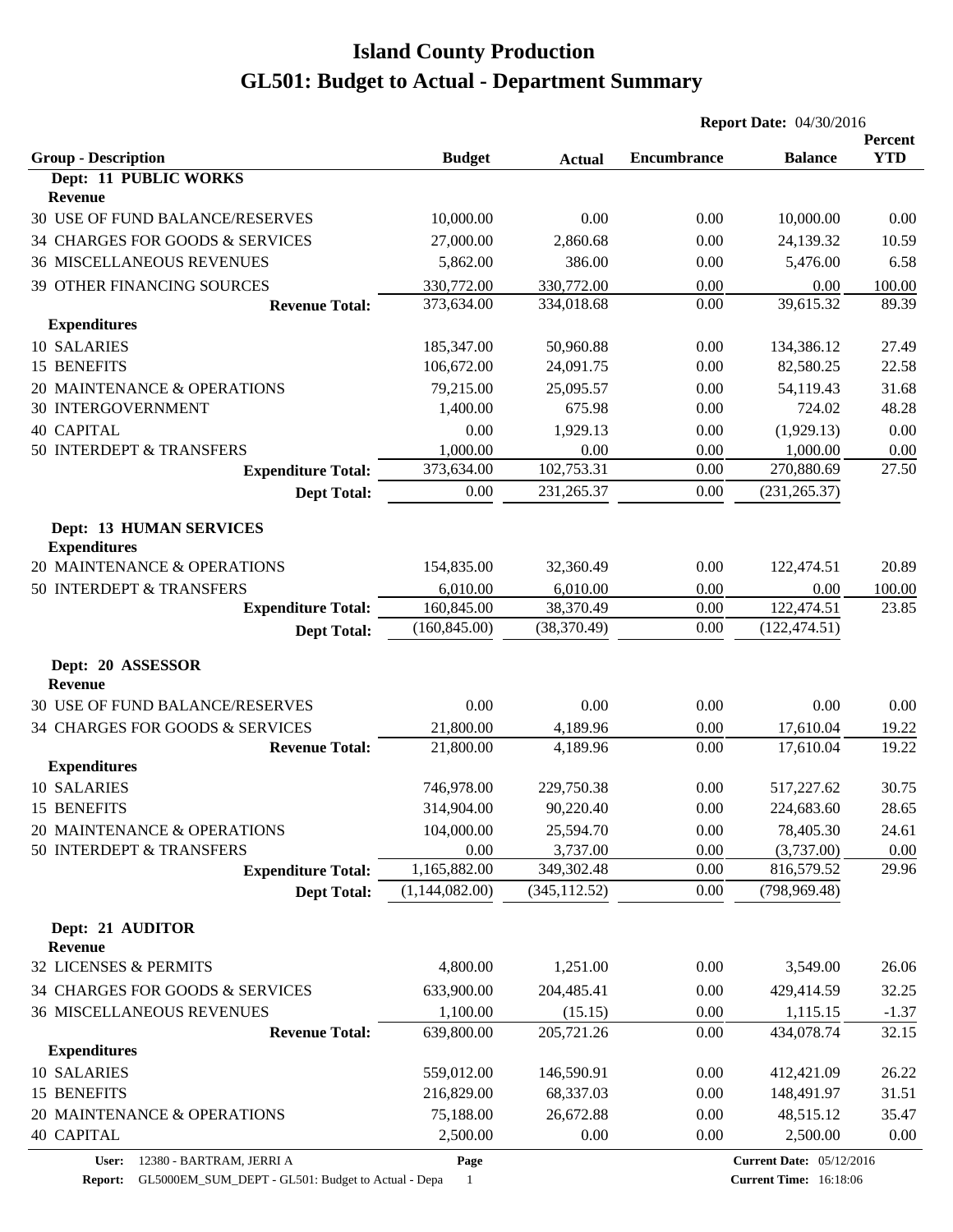|                                                 |                           |                                          | <b>Report Date: 04/30/2016</b> |                                 |                              |
|-------------------------------------------------|---------------------------|------------------------------------------|--------------------------------|---------------------------------|------------------------------|
| <b>Group - Description</b>                      | <b>Budget</b>             |                                          | <b>Encumbrance</b>             | <b>Balance</b>                  | <b>Percent</b><br><b>YTD</b> |
| <b>Expenditure Total:</b>                       | 853,529.00                | <b>Actual</b><br>$\overline{241,600.82}$ | 0.00                           | 611,928.18                      | 28.30                        |
| <b>Dept Total:</b>                              | (213, 729.00)             | (35,879.56)                              | $0.00\,$                       | (177, 849.44)                   |                              |
|                                                 |                           |                                          |                                |                                 |                              |
| Dept: 24 CLERK<br><b>Revenue</b>                |                           |                                          |                                |                                 |                              |
| 33 INTERGOVERMENTAL REVENUES                    | 49,800.00                 | 15,583.00                                | 0.00                           | 34,217.00                       | 31.29                        |
| 34 CHARGES FOR GOODS & SERVICES                 | 250,000.00                | 72,418.87                                | 0.00                           | 177,581.13                      | 28.96                        |
| <b>35 FINES &amp; PENALTIES</b>                 | 79,900.00                 | 21,500.22                                | 0.00                           | 58,399.78                       | 26.90                        |
| <b>36 MISCELLANEOUS REVENUES</b>                | 12,100.00                 | 2,061.86                                 | 0.00                           | 10,038.14                       | 17.04                        |
| 39 OTHER FINANCING SOURCES                      | 9,000.00                  | 9,000.00                                 | 0.00                           | 0.00                            | 100.00                       |
| <b>Revenue Total:</b>                           | 400,800.00                | 120,563.95                               | 0.00                           | 280,236.05                      | 30.08                        |
| <b>Expenditures</b>                             |                           |                                          |                                |                                 |                              |
| 10 SALARIES                                     | 372,601.00                | 111,566.09                               | 0.00                           | 261,034.91                      | 29.94                        |
| 15 BENEFITS                                     | 137,981.00                | 37,168.63                                | 0.00                           | 100,812.37                      | 26.93                        |
| 20 MAINTENANCE & OPERATIONS                     | 39,000.00                 | 7,119.91                                 | 0.00                           | 31,880.09                       | 18.25                        |
| <b>Expenditure Total:</b>                       | 549,582.00                | 155,854.63                               | 0.00                           | 393,727.37                      | 28.35                        |
| <b>Dept Total:</b>                              | (148, 782.00)             | (35,290.68)                              | 0.00                           | (113, 491.32)                   |                              |
| Dept: 25 COMMISSIONERS                          |                           |                                          |                                |                                 |                              |
| <b>Revenue</b>                                  |                           |                                          |                                |                                 |                              |
| 34 CHARGES FOR GOODS & SERVICES                 | 0.00                      | 4.75                                     | 0.00                           | (4.75)                          | 0.00                         |
| <b>Revenue Total:</b>                           | 0.00                      | 4.75                                     | 0.00                           | (4.75)                          | 0.00                         |
| <b>Expenditures</b>                             |                           |                                          |                                |                                 |                              |
| 10 SALARIES                                     | 414,372.00                | 121,608.71                               | 0.00                           | 292,763.29                      | 29.34                        |
| 15 BENEFITS                                     | 162,868.00                | 39,238.63                                | 0.00                           | 123,629.37                      | 24.09                        |
| 20 MAINTENANCE & OPERATIONS                     | 58,300.00                 | 116,748.67                               | 0.00                           | (58, 448.67)                    | 200.25                       |
| <b>Expenditure Total:</b>                       | 635,540.00                | 277,596.01                               | 0.00                           | 357,943.99                      | 43.67                        |
| <b>Dept Total:</b>                              | (635,540.00)              | (277, 591.26)                            | 0.00                           | (357, 948.74)                   |                              |
| Dept: 26 INFORMATION TECHNOLOGY                 |                           |                                          |                                |                                 |                              |
| <b>Revenue</b>                                  |                           |                                          |                                |                                 |                              |
| 30 USE OF FUND BALANCE/RESERVES                 | 0.00                      | 0.00                                     | 0.00                           | 0.00                            | 0.00                         |
| <b>Revenue Total:</b>                           | 0.00                      | 0.00                                     | 0.00                           | 0.00                            | 0.00                         |
| <b>Expenditures</b>                             |                           |                                          |                                |                                 |                              |
| 10 SALARIES                                     | 527,660.00                | 157,210.33                               | 0.00                           | 370,449.67                      | 29.79                        |
| 15 BENEFITS                                     | 240,164.00                | 65,499.15                                | 0.00                           | 174,664.85                      | 27.27                        |
| 20 MAINTENANCE & OPERATIONS                     | 574,360.00                | 193,561.05                               | 0.00                           | 380,798.95                      | 33.70                        |
| <b>40 CAPITAL</b>                               | 189,500.00                | 487,954.26                               | 0.00                           | (298, 454.26)                   | 257.49                       |
| 50 INTERDEPT & TRANSFERS                        | 71,610.00<br>1,603,294.00 | 0.00<br>904,224.79                       | 0.00<br>0.00                   | 71,610.00<br>699,069.21         | 0.00<br>56.39                |
| <b>Expenditure Total:</b><br><b>Dept Total:</b> | (1,603,294.00)            | (904, 224.79)                            | 0.00                           | (699,069.21)                    |                              |
|                                                 |                           |                                          |                                |                                 |                              |
| Dept: 27 CORONER<br><b>Revenue</b>              |                           |                                          |                                |                                 |                              |
| 33 INTERGOVERMENTAL REVENUES                    | 50,000.00                 | 0.00                                     | 0.00                           | 50,000.00                       | 0.00                         |
| <b>Revenue Total:</b>                           | 50,000.00                 | 0.00                                     | 0.00                           | 50,000.00                       | 0.00                         |
| <b>Expenditures</b>                             |                           |                                          |                                |                                 |                              |
| 10 SALARIES                                     | 122,450.00                | 40,895.35                                | 0.00                           | 81,554.65                       | 33.39                        |
| 12380 - BARTRAM, JERRI A<br>User:               | Page                      |                                          |                                | <b>Current Date: 05/12/2016</b> |                              |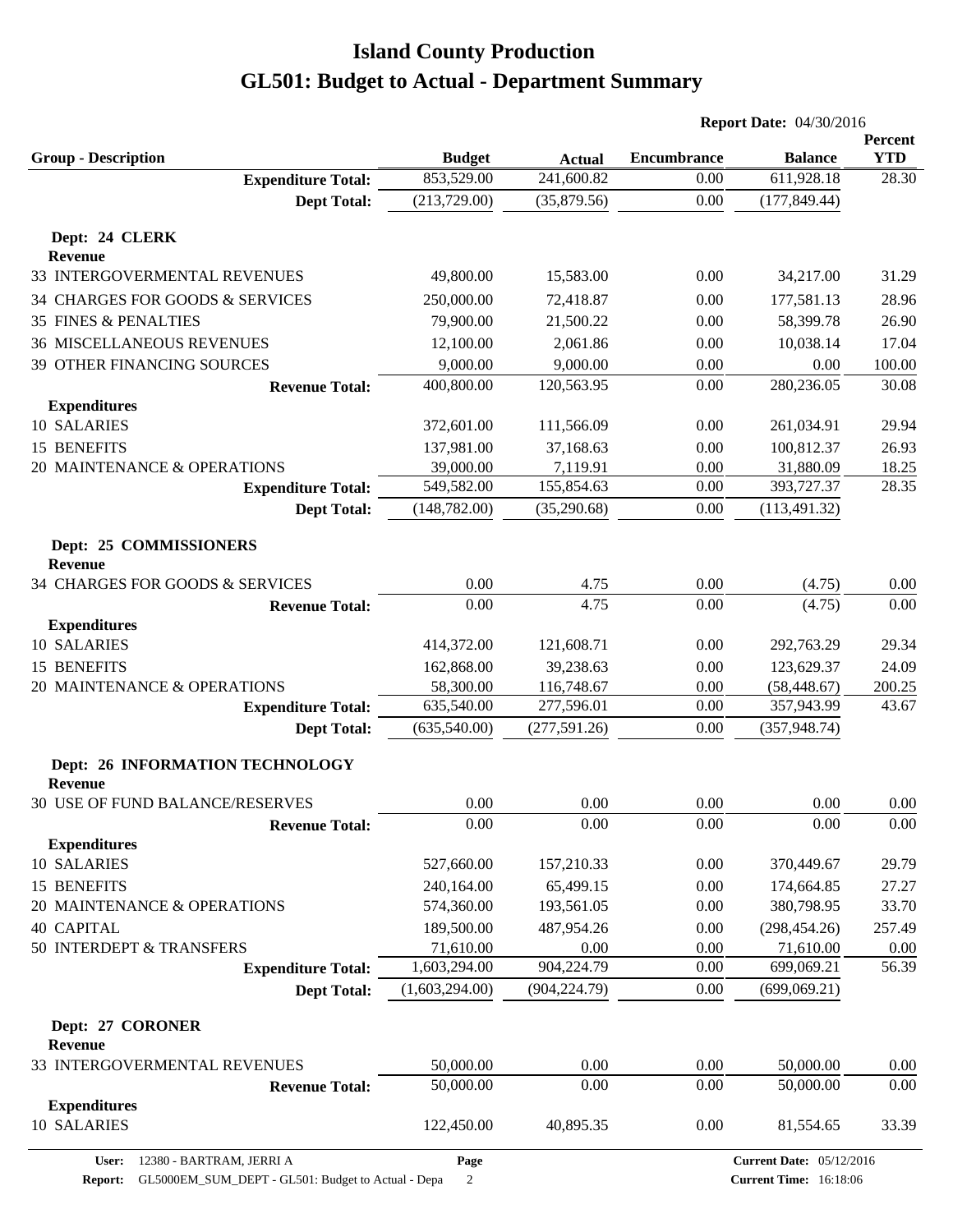|                                                  |                |               | <b>Report Date: 04/30/2016</b> |                                 |                       |
|--------------------------------------------------|----------------|---------------|--------------------------------|---------------------------------|-----------------------|
| <b>Group - Description</b>                       | <b>Budget</b>  | <b>Actual</b> | <b>Encumbrance</b>             | <b>Balance</b>                  | Percent<br><b>YTD</b> |
| 15 BENEFITS                                      | 53,098.00      | 12,812.86     | 0.00                           | 40,285.14                       | 24.13                 |
| 20 MAINTENANCE & OPERATIONS                      | 102,500.00     | 17,371.31     | 0.00                           | 85,128.69                       | 16.94                 |
| <b>40 CAPITAL</b>                                | 5,000.00       | 0.00          | 0.00                           | 5,000.00                        | 0.00                  |
| <b>Expenditure Total:</b>                        | 283,048.00     | 71,079.52     | 0.00                           | 211,968.48                      | 25.11                 |
| <b>Dept Total:</b>                               | (233,048.00)   | (71,079.52)   | 0.00                           | (161, 968.48)                   |                       |
| Dept: 28 FACILITIES MANAGEMENT<br><b>Revenue</b> |                |               |                                |                                 |                       |
| 34 CHARGES FOR GOODS & SERVICES                  | 96,500.00      | 31,195.68     | 0.00                           | 65,304.32                       | 32.32                 |
| <b>36 MISCELLANEOUS REVENUES</b>                 | 4,000.00       | 1,215.00      | 0.00                           | 2,785.00                        | 30.37                 |
| 39 OTHER FINANCING SOURCES                       | 48,900.00      | 48,900.00     | 0.00                           | 0.00                            | 100.00                |
| <b>Revenue Total:</b>                            | 149,400.00     | 81,310.68     | 0.00                           | 68,089.32                       | 54.42                 |
| <b>Expenditures</b>                              |                |               |                                |                                 |                       |
| 10 SALARIES                                      | 545,118.00     | 165,705.04    | 0.00                           | 379,412.96                      | 30.39                 |
| 15 BENEFITS                                      | 258,221.00     | 70,292.96     | 0.00                           | 187,928.04                      | 27.22                 |
| 20 MAINTENANCE & OPERATIONS                      | 566,800.00     | 152,819.10    | 0.00                           | 413,980.90                      | 26.96                 |
| 30 INTERGOVERNMENT                               | 200.00         | 244.41        | 0.00                           | (44.41)                         | 122.20                |
| <b>Expenditure Total:</b>                        | 1,370,339.00   | 389,061.51    | 0.00                           | 981,277.49                      | 28.39                 |
| <b>Dept Total:</b>                               | (1,220,939.00) | (307,750.83)  | 0.00                           | (913, 188.17)                   |                       |
| Dept: 29 DISTRICT COURT<br><b>Revenue</b>        |                |               |                                |                                 |                       |
| 33 INTERGOVERMENTAL REVENUES                     | 255,000.00     | 5,645.39      | 0.00                           | 249,354.61                      | 2.21                  |
| 34 CHARGES FOR GOODS & SERVICES                  | 215,500.00     | 61,470.88     | 0.00                           | 154,029.12                      | 28.52                 |
| <b>35 FINES &amp; PENALTIES</b>                  | 505,200.00     | 139,445.01    | 0.00                           | 365,754.99                      | 27.60                 |
| <b>36 MISCELLANEOUS REVENUES</b>                 | 26,200.00      | 10,111.25     | 0.00                           | 16,088.75                       | 38.59                 |
| <b>38 NONREVENUES</b>                            | 0.00           | 629.89        | 0.00                           | (629.89)                        | 0.00                  |
| <b>39 OTHER FINANCING SOURCES</b>                | 0.00           | 0.00          | 0.00                           | 0.00                            | 0.00                  |
| <b>Revenue Total:</b>                            | 1,001,900.00   | 217,302.42    | 0.00                           | 784,597.58                      | 21.68                 |
| <b>Expenditures</b>                              |                |               |                                |                                 |                       |
| 10 SALARIES                                      | 760,496.00     | 228,694.16    | 0.00                           | 531,801.84                      | 30.07                 |
| 15 BENEFITS                                      | 323,695.00     | 83,955.70     | 0.00                           | 239,739.30                      | 25.93                 |
| 20 MAINTENANCE & OPERATIONS                      | 160,568.00     | 32,927.05     | 0.00                           | 127,640.95                      | 20.50                 |
| <b>Expenditure Total:</b>                        | 1,244,759.00   | 345,576.91    | 0.00                           | 899,182.09                      | 27.76                 |
| <b>Dept Total:</b>                               | (242, 859.00)  | (128, 274.49) | 0.00                           | (114, 584.51)                   |                       |
| Dept: 36 MISCELLANEOUS<br><b>Expenditures</b>    |                |               |                                |                                 |                       |
| 10 SALARIES                                      | 12,274.00      | 3,622.50      | 0.00                           | 8,651.50                        | 29.51                 |
| 15 BENEFITS                                      | 46,068.00      | 12,497.44     | 0.00                           | 33,570.56                       | 27.12                 |
| 20 MAINTENANCE & OPERATIONS                      | 134,925.00     | 27,000.54     | 0.00                           | 107,924.46                      | 20.01                 |
| 30 INTERGOVERNMENT                               | 62,827.00      | 41,054.00     | 0.00                           | 21,773.00                       | 65.34                 |
| <b>Expenditure Total:</b>                        | 256,094.00     | 84,174.48     | 0.00                           | 171,919.52                      | 32.86                 |
| <b>Dept Total:</b>                               | (256,094.00)   | (84, 174.48)  | 0.00                           | (171, 919.52)                   |                       |
| Dept: 39 PROSECUTING ATTORNEY<br><b>Revenue</b>  |                |               |                                |                                 |                       |
| 33 INTERGOVERMENTAL REVENUES                     | 234,049.00     | 47,207.77     | 0.00                           | 186,841.23                      | 20.17                 |
| 12380 - BARTRAM, JERRI A<br>User:                | Page           |               |                                | <b>Current Date: 05/12/2016</b> |                       |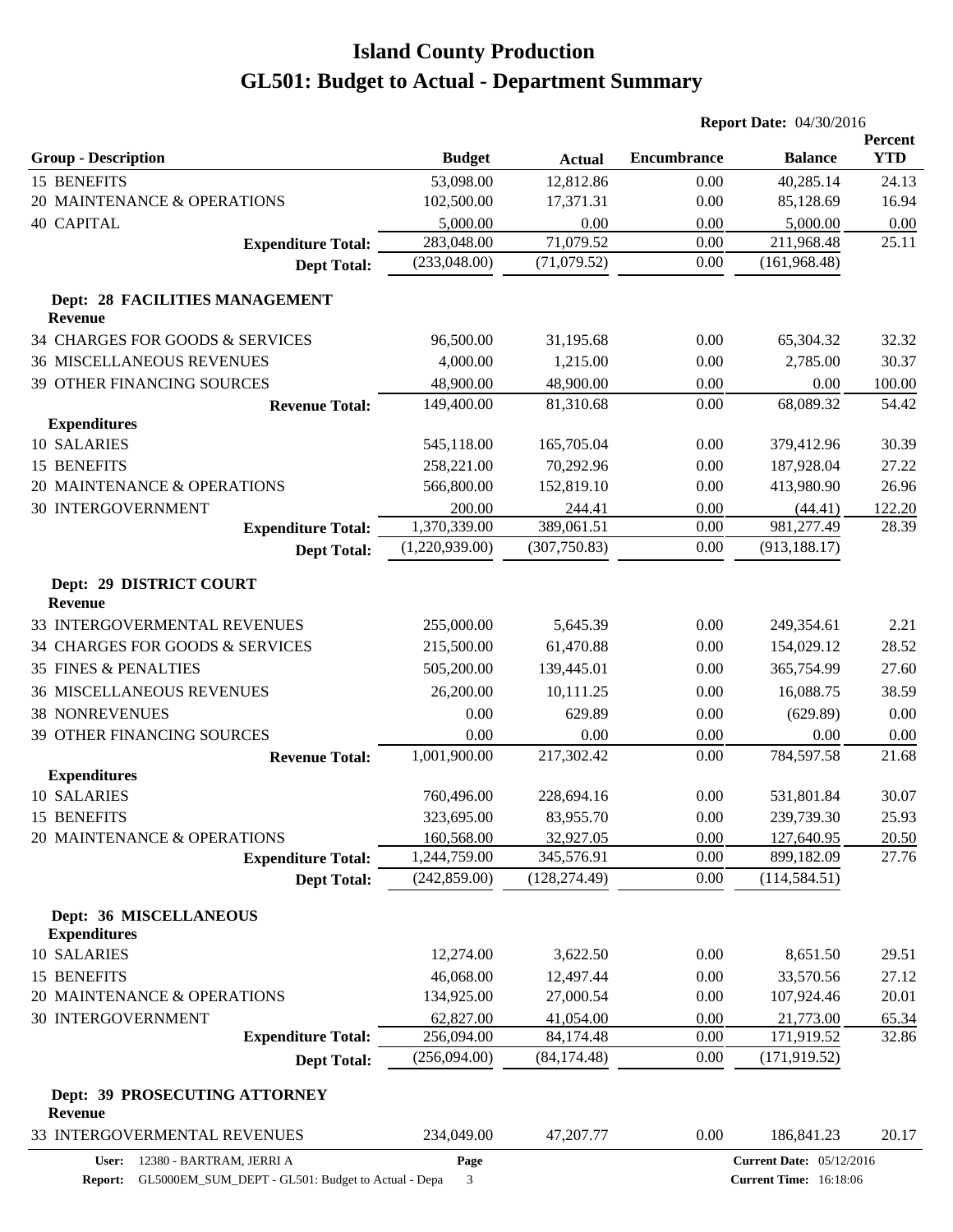|                                                  |                |                | <b>Report Date: 04/30/2016</b> |                |                       |  |
|--------------------------------------------------|----------------|----------------|--------------------------------|----------------|-----------------------|--|
| <b>Group - Description</b>                       | <b>Budget</b>  | <b>Actual</b>  | <b>Encumbrance</b>             | <b>Balance</b> | Percent<br><b>YTD</b> |  |
| 34 CHARGES FOR GOODS & SERVICES                  | 25,500.00      | 10,674.26      | 0.00                           | 14,825.74      | 41.85                 |  |
| <b>35 FINES &amp; PENALTIES</b>                  | 400.00         | 329.14         | 0.00                           | 70.86          | 82.28                 |  |
| <b>39 OTHER FINANCING SOURCES</b>                | 13,000.00      | 13,000.00      | 0.00                           | 0.00           | 100.00                |  |
| <b>Revenue Total:</b>                            | 272,949.00     | 71,211.17      | 0.00                           | 201,737.83     | 26.08                 |  |
| <b>Expenditures</b>                              |                |                |                                |                |                       |  |
| 10 SALARIES                                      | 1,063,934.00   | 332,820.31     | 0.00                           | 731,113.69     | 31.28                 |  |
| <b>15 BENEFITS</b>                               | 447,217.00     | 127,485.28     | 0.00                           | 319,731.72     | 28.50                 |  |
| 20 MAINTENANCE & OPERATIONS                      | 117,721.00     | 33,606.13      | 0.00                           | 84,114.87      | 28.54                 |  |
| <b>Expenditure Total:</b>                        | 1,628,872.00   | 493,911.72     | 0.00                           | 1,134,960.28   | 30.32                 |  |
| <b>Dept Total:</b>                               | (1,355,923.00) | (422,700.55)   | 0.00                           | (933, 222.45)  |                       |  |
| Dept: 40 SHERIFF<br><b>Revenue</b>               |                |                |                                |                |                       |  |
| 30 USE OF FUND BALANCE/RESERVES                  | 0.00           | 0.00           | 0.00                           | 0.00           | 0.00                  |  |
| 32 LICENSES & PERMITS                            | 40,400.00      | 17,975.80      | 0.00                           | 22,424.20      | 44.49                 |  |
| 33 INTERGOVERMENTAL REVENUES                     | 692,217.00     | 264,315.03     | 0.00                           | 427,901.97     | 38.18                 |  |
| 34 CHARGES FOR GOODS & SERVICES                  | 42,000.00      | 22,450.61      | 0.00                           | 19,549.39      | 53.45                 |  |
| <b>35 FINES &amp; PENALTIES</b>                  | 250.00         | 2,079.44       | 0.00                           | (1,829.44)     | 831.77                |  |
| <b>36 MISCELLANEOUS REVENUES</b>                 | 35,000.00      | 5,184.35       | 0.00                           | 29,815.65      | 14.81                 |  |
| <b>38 NONREVENUES</b>                            | 0.00           | 859.04         | 0.00                           | (859.04)       | 0.00                  |  |
| 39 OTHER FINANCING SOURCES                       | 825,000.00     | 825,000.00     | 0.00                           | 0.00           | 100.00                |  |
| <b>Revenue Total:</b>                            | 1,634,867.00   | 1,137,864.27   | 0.00                           | 497,002.73     | 69.59                 |  |
| <b>Expenditures</b>                              |                |                |                                |                |                       |  |
| 10 SALARIES                                      | 4,895,696.00   | 1,447,045.40   | 0.00                           | 3,448,650.60   | 29.55                 |  |
| 15 BENEFITS                                      | 1,865,757.00   | 523,645.21     | 0.00                           | 1,342,111.79   | 28.06                 |  |
| 20 MAINTENANCE & OPERATIONS                      | 1,228,775.00   | 416,951.93     | 0.00                           | 811,823.07     | 33.93                 |  |
| <b>30 INTERGOVERNMENT</b>                        | 650,500.00     | 159,423.19     | 0.00                           | 491,076.81     | 24.50                 |  |
| <b>40 CAPITAL</b>                                | 28,095.00      | 0.00           | 0.00                           | 28,095.00      | 0.00                  |  |
| 50 INTERDEPT & TRANSFERS                         | 0.00           | 0.00           | 0.00                           | 0.00           | 0.00                  |  |
| <b>60 DEBT SERVICE</b>                           | 0.00           | 0.00           | 0.00                           | 0.00           | 0.00                  |  |
| 90 OTHER                                         | 0.00           | 0.00           | 0.00                           | 0.00           | 0.00                  |  |
| <b>Expenditure Total:</b>                        | 8,668,823.00   | 2,547,065.73   | 0.00                           | 6,121,757.27   | 29.38                 |  |
| <b>Dept Total:</b>                               | (7,033,956.00) | (1,409,201.46) | 0.00                           | (5,624,754.54) |                       |  |
| <b>Dept: 41 SUPERIOR COURT</b><br><b>Revenue</b> |                |                |                                |                |                       |  |
| 30 USE OF FUND BALANCE/RESERVES                  | 0.00           | 0.00           | 0.00                           | 0.00           | 0.00                  |  |
| 32 LICENSES & PERMITS                            | 15,000.00      | 3,197.00       | 0.00                           | 11,803.00      | 21.31                 |  |
| 33 INTERGOVERMENTAL REVENUES                     | 344,227.00     | 62,755.10      | 0.00                           | 281,471.90     | 18.23                 |  |
|                                                  |                |                |                                |                |                       |  |
| 34 CHARGES FOR GOODS & SERVICES                  | 18,000.00      | 5,560.16       | 0.00                           | 12,439.84      | 30.88                 |  |
| <b>36 MISCELLANEOUS REVENUES</b>                 | 0.00           | 588.75         | 0.00                           | (588.75)       | 0.00<br>19.11         |  |
| <b>Revenue Total:</b><br><b>Expenditures</b>     | 377,227.00     | 72,101.01      | 0.00                           | 305,125.99     |                       |  |
| <b>10 SALARIES</b>                               | 829,509.00     | 259,043.05     | 0.00                           | 570,465.95     | 31.22                 |  |
| 15 BENEFITS                                      | 230,890.00     | 69,483.58      | 0.00                           | 161,406.42     | 30.09                 |  |
| 20 MAINTENANCE & OPERATIONS                      | 156,450.00     | 51,771.51      | 0.00                           | 104,678.49     | 33.09                 |  |
| 50 INTERDEPT & TRANSFERS                         | 300,000.00     | 300,000.00     | 0.00                           | 0.00           | 100.00                |  |
|                                                  |                |                |                                |                |                       |  |

**User:** 12380 - BARTRAM, JERRI A

**Page**

**Report:** GL5000EM\_SUM\_DEPT - GL501: Budget to Actual - Depa 4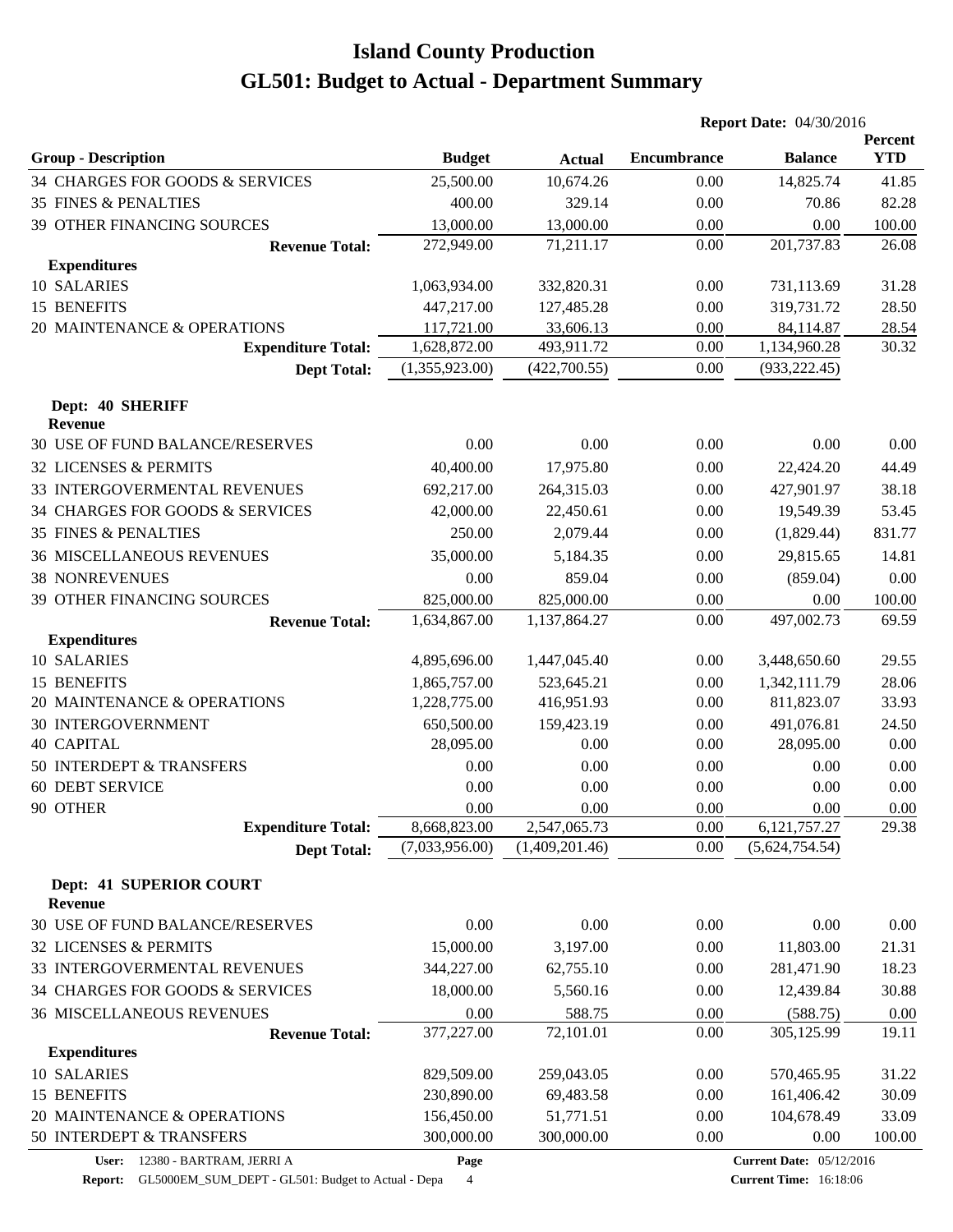|                                                       |                        |                        | <b>Report Date: 04/30/2016</b> |                        |                |
|-------------------------------------------------------|------------------------|------------------------|--------------------------------|------------------------|----------------|
|                                                       |                        |                        |                                |                        | Percent        |
| <b>Group - Description</b>                            | <b>Budget</b>          | <b>Actual</b>          | <b>Encumbrance</b>             | <b>Balance</b>         | <b>YTD</b>     |
| <b>Expenditure Total:</b>                             | 1,516,849.00           | 680,298.14             | 0.00                           | 836,550.86             | 44.84          |
| <b>Dept Total:</b>                                    | (1,139,622.00)         | (608, 197.13)          | 0.00                           | (531, 424.87)          |                |
| Dept: 42 TREASURER                                    |                        |                        |                                |                        |                |
| <b>Revenue</b>                                        |                        |                        |                                |                        |                |
| 31 TAXES                                              | 135,000.00             | 45,254.04              | 0.00                           | 89,745.96              | 33.52          |
| 34 CHARGES FOR GOODS & SERVICES                       | 8,030.00               | 3,505.04               | 0.00                           | 4,524.96               | 43.64          |
| <b>36 MISCELLANEOUS REVENUES</b>                      | 551,800.00             | 53,422.12              | 0.00                           | 498,377.88             | 9.68           |
| <b>Revenue Total:</b>                                 | 694,830.00             | 102,181.20             | 0.00                           | 592,648.80             | 14.70          |
| <b>Expenditures</b>                                   |                        |                        |                                |                        |                |
| 10 SALARIES                                           | 410,750.00             | 123,866.15             | 0.00                           | 286,883.85             | 30.15          |
| 15 BENEFITS                                           | 153,135.00             | 44,326.23              | 0.00                           | 108,808.77             | 28.94          |
| 20 MAINTENANCE & OPERATIONS                           | 70,750.00              | 35,439.15              | 0.00                           | 35,310.85              | 50.09          |
| <b>40 CAPITAL</b>                                     | 1,000.00               | 0.00                   | 0.00                           | 1,000.00               | 0.00           |
| <b>60 DEBT SERVICE</b>                                | 3,000.00               | 113.99                 | 0.00                           | 2,886.01               | 3.79           |
| <b>Expenditure Total:</b>                             | 638,635.00             | 203,745.52             | 0.00                           | 434,889.48             | 31.90          |
| <b>Dept Total:</b>                                    | 56,195.00              | (101, 564.32)          | 0.00                           | 157,759.32             |                |
| Dept: 47 BUDGET                                       |                        |                        |                                |                        |                |
| <b>Expenditures</b>                                   |                        |                        |                                |                        |                |
| 10 SALARIES                                           | 50,588.00              | 14,992.44              | 0.00                           | 35,595.56              | 29.63          |
| 15 BENEFITS                                           | 14,092.00              | 4,075.91               | 0.00                           | 10,016.09              | 28.92          |
| 20 MAINTENANCE & OPERATIONS                           | 5,150.00               | 458.98                 | 0.00                           | 4,691.02               | 8.91           |
| <b>Expenditure Total:</b>                             | 69,830.00              | 19,527.33              | 0.00                           | 50,302.67              | 27.96          |
| <b>Dept Total:</b>                                    | (69, 830.00)           | (19,527.33)            | 0.00                           | (50, 302.67)           |                |
|                                                       |                        |                        |                                |                        |                |
| Dept: 48 EMERGENCY MANAGEMENT                         |                        |                        |                                |                        |                |
| <b>Revenue</b>                                        |                        |                        |                                |                        |                |
| 33 INTERGOVERMENTAL REVENUES<br><b>Revenue Total:</b> | 84,912.00<br>84,912.00 | 13,136.21<br>13,136.21 | 0.00<br>0.00                   | 71,775.79<br>71,775.79 | 15.47<br>15.47 |
| <b>Expenditures</b>                                   |                        |                        |                                |                        |                |
| 10 SALARIES                                           | 80,611.00              | 18,444.88              | 0.00                           | 62,166.12              | 22.88          |
| 15 BENEFITS                                           | 18,599.00              | 10,095.42              | 0.00                           | 8,503.58               | 54.27          |
| 20 MAINTENANCE & OPERATIONS                           | 70,752.00              | 17,473.96              | 0.00                           | 53,278.04              | 24.69          |
| <b>Expenditure Total:</b>                             | 169,962.00             | 46,014.26              | 0.00                           | 123,947.74             | 27.07          |
| <b>Dept Total:</b>                                    | (85,050.00)            | (32,878.05)            | 0.00                           | (52, 171.95)           |                |
|                                                       |                        |                        |                                |                        |                |
| Dept: 53 PLANNING                                     |                        |                        |                                |                        |                |
| <b>Revenue</b>                                        |                        |                        |                                |                        |                |
| 30 USE OF FUND BALANCE/RESERVES                       | 0.00                   | 0.00                   | 0.00                           | 0.00                   | 0.00           |
| 32 LICENSES & PERMITS                                 | 1,125,000.00           | 391,760.24             | 0.00                           | 733,239.76             | 34.82          |
| 33 INTERGOVERMENTAL REVENUES                          | 141,843.00             | 129,019.61             | 0.00                           | 12,823.39              | 90.95          |
| 34 CHARGES FOR GOODS & SERVICES                       | 679,038.00             | 265,109.79             | 0.00                           | 413,928.21             | 39.04          |
| <b>36 MISCELLANEOUS REVENUES</b>                      | 287.00                 | 25.36                  | 0.00                           | 261.64                 | 8.83           |
| 39 OTHER FINANCING SOURCES                            | 49,000.00              | 49,000.00              | 0.00                           | 0.00                   | 100.00         |
| <b>Revenue Total:</b>                                 | 1,995,168.00           | 834,915.00             | 0.00                           | 1,160,253.00           | 41.84          |
| <b>Expenditures</b>                                   |                        |                        |                                |                        |                |
| 10 SALARIES                                           | 1,321,658.00           | 382,747.65             | 0.00                           | 938,910.35             | 28.95          |

**Page**

**Report:** GL5000EM\_SUM\_DEPT - GL501: Budget to Actual - Depa 5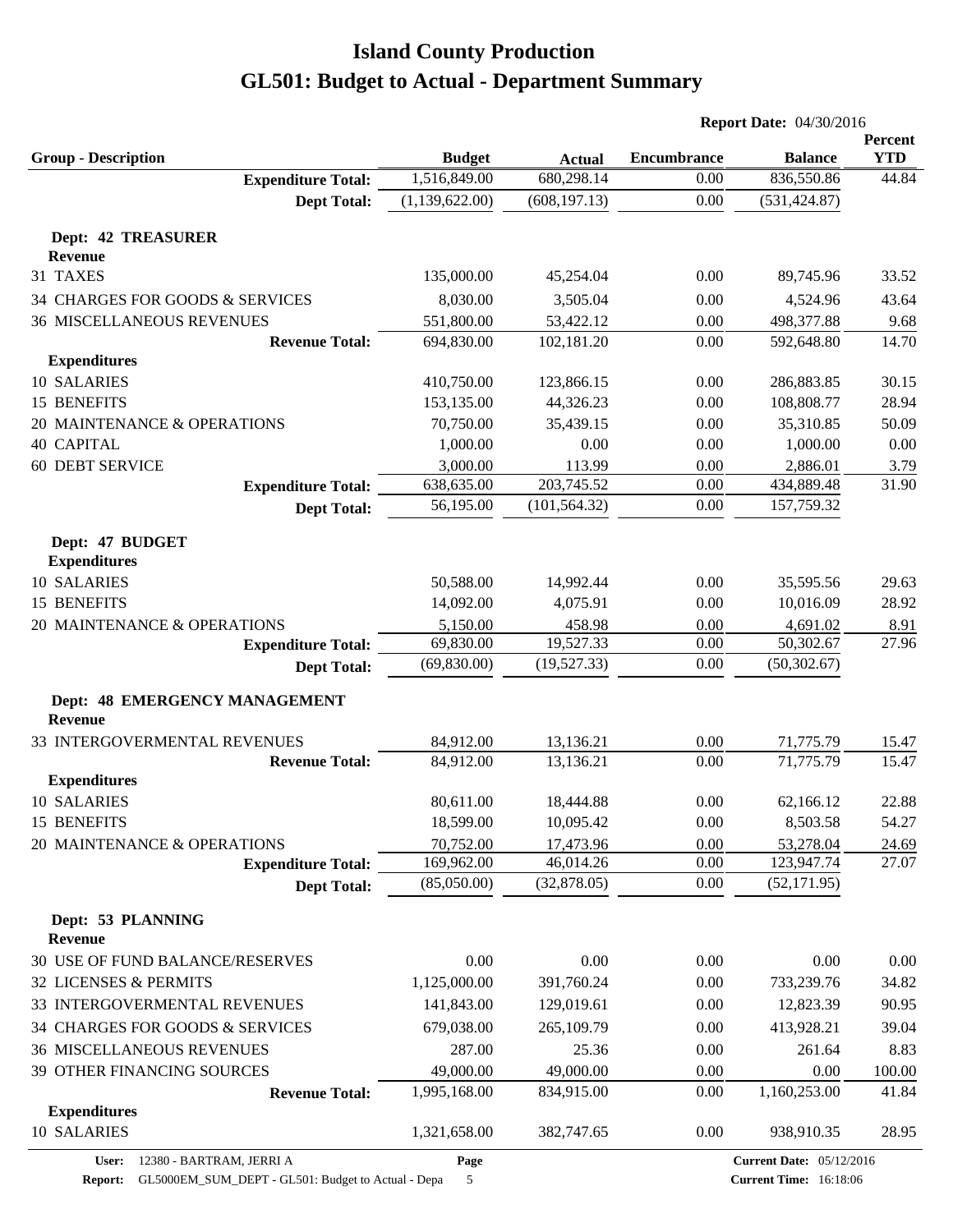|                                                    |               |               | <b>Report Date: 04/30/2016</b> |                |                       |
|----------------------------------------------------|---------------|---------------|--------------------------------|----------------|-----------------------|
| <b>Group - Description</b>                         | <b>Budget</b> | <b>Actual</b> | <b>Encumbrance</b>             | <b>Balance</b> | Percent<br><b>YTD</b> |
| 15 BENEFITS                                        | 558,088.00    | 154,932.69    | 0.00                           | 403,155.31     | 27.76                 |
| 20 MAINTENANCE & OPERATIONS                        | 274,043.00    | 141,028.65    | 0.00                           | 133,014.35     | 51.46                 |
| 50 INTERDEPT & TRANSFERS                           | 0.00          | 2,424.00      | 0.00                           | (2,424.00)     | 0.00                  |
| <b>Expenditure Total:</b>                          | 2,153,789.00  | 681,132.99    | 0.00                           | 1,472,656.01   | 31.62                 |
| <b>Dept Total:</b>                                 | (158, 621.00) | 153,782.01    | 0.00                           | (312, 403.01)  |                       |
| Dept: 54 GENERAL SERVICES ADMIN<br><b>Revenue</b>  |               |               |                                |                |                       |
| 32 LICENSES & PERMITS                              | 18,000.00     | 9,702.00      | 0.00                           | 8,298.00       | 53.90                 |
| 33 INTERGOVERMENTAL REVENUES                       | 53,786.00     | 62,258.00     | 0.00                           | (8,472.00)     | 115.75                |
| 34 CHARGES FOR GOODS & SERVICES                    | 16,500.00     | 5,709.75      | 0.00                           | 10,790.25      | 34.60                 |
| <b>35 FINES &amp; PENALTIES</b>                    | 1,000.00      | 0.00          | 0.00                           | 1,000.00       | 0.00                  |
| <b>36 MISCELLANEOUS REVENUES</b>                   | 0.00          | 15.00         | 0.00                           | (15.00)        | 0.00                  |
| <b>Revenue Total:</b>                              | 89,286.00     | 77,684.75     | 0.00                           | 11,601.25      | 87.00                 |
| <b>Expenditures</b>                                |               |               |                                |                |                       |
| 10 SALARIES                                        | 135,067.00    | 43,616.83     | 0.00                           | 91,450.17      | 32.29                 |
| 15 BENEFITS                                        | 58,207.00     | 15,822.93     | 0.00                           | 42,384.07      | 27.18                 |
| 20 MAINTENANCE & OPERATIONS                        | 849,202.00    | 358,301.51    | 0.00                           | 490,900.49     | 42.19                 |
| <b>30 INTERGOVERNMENT</b>                          | 0.00          | 0.46          | 0.00                           | (0.46)         | 0.00                  |
| <b>Expenditure Total:</b>                          | 1,042,476.00  | 417,741.73    | 0.00                           | 624,734.27     | 40.07                 |
| <b>Dept Total:</b>                                 | (953, 190.00) | (340, 056.98) | 0.00                           | (613, 133.02)  |                       |
| <b>Dept: 59 HUMAN RESOURCES</b><br><b>Revenue</b>  |               |               |                                |                |                       |
| 30 USE OF FUND BALANCE/RESERVES                    | 0.00          | 0.00          | 0.00                           | 0.00           | 0.00                  |
| <b>36 MISCELLANEOUS REVENUES</b>                   | 1,000.00      | 0.00          | 0.00                           | 1,000.00       | 0.00                  |
| 39 OTHER FINANCING SOURCES                         | 17,500.00     | 17,500.00     | 0.00                           | 0.00           | 100.00                |
| <b>Revenue Total:</b>                              | 18,500.00     | 17,500.00     | 0.00                           | 1,000.00       | 94.59                 |
| <b>Expenditures</b>                                |               |               |                                |                |                       |
| 10 SALARIES                                        | 242,554.00    | 74,989.37     | 0.00                           | 167,564.63     | 30.91                 |
| 15 BENEFITS                                        | 100,040.00    | 28,731.44     | 0.00                           | 71,308.56      | 28.71                 |
| 20 MAINTENANCE & OPERATIONS                        | 97,750.00     | 25,833.25     | 0.00                           | 71,916.75      | 26.42                 |
| <b>Expenditure Total:</b>                          | 440,344.00    | 129,554.06    | 0.00                           | 310,789.94     | 29.42                 |
| <b>Dept Total:</b>                                 | (421, 844.00) | (112,054.06)  | 0.00                           | (309, 789.94)  |                       |
| Dept: 90 x FUND NON-DEPARTMENTAL<br><b>Revenue</b> |               |               |                                |                |                       |
| 30 USE OF FUND BALANCE/RESERVES                    | 1,079,000.00  | 0.00          | 0.00                           | 1,079,000.00   | 0.00                  |
| 31 TAXES                                           | 7,551,000.00  | 3,592,955.62  | 0.00                           | 3,958,044.38   | 47.58                 |
| 31 TAXES                                           | 6,422,605.00  | 900,689.83    | 0.00                           | 5,521,915.17   | 14.02                 |
| 31 TAXES                                           | 1,636,000.00  | 360,496.81    | 0.00                           | 1,275,503.19   | 22.03                 |
| 33 INTERGOVERMENTAL REVENUES                       | 1,561,000.00  | 371,509.48    | 0.00                           | 1,189,490.52   | 23.79                 |
| 34 CHARGES FOR GOODS & SERVICES                    | 20,000.00     | 12,780.11     | 0.00                           | 7,219.89       | 63.90                 |
| <b>36 MISCELLANEOUS REVENUES</b>                   | 42,000.00     | 836.74        | 0.00                           | 41,163.26      | 1.99                  |
| 39 OTHER FINANCING SOURCES                         | 1,870,856.00  | 1,870,856.00  | 0.00                           | 0.00           | 100.00                |
| <b>Revenue Total:</b>                              | 20,182,461.00 | 7,110,124.59  | 0.00                           | 13,072,336.41  | 35.22                 |
| <b>Expenditures</b>                                |               |               |                                |                |                       |